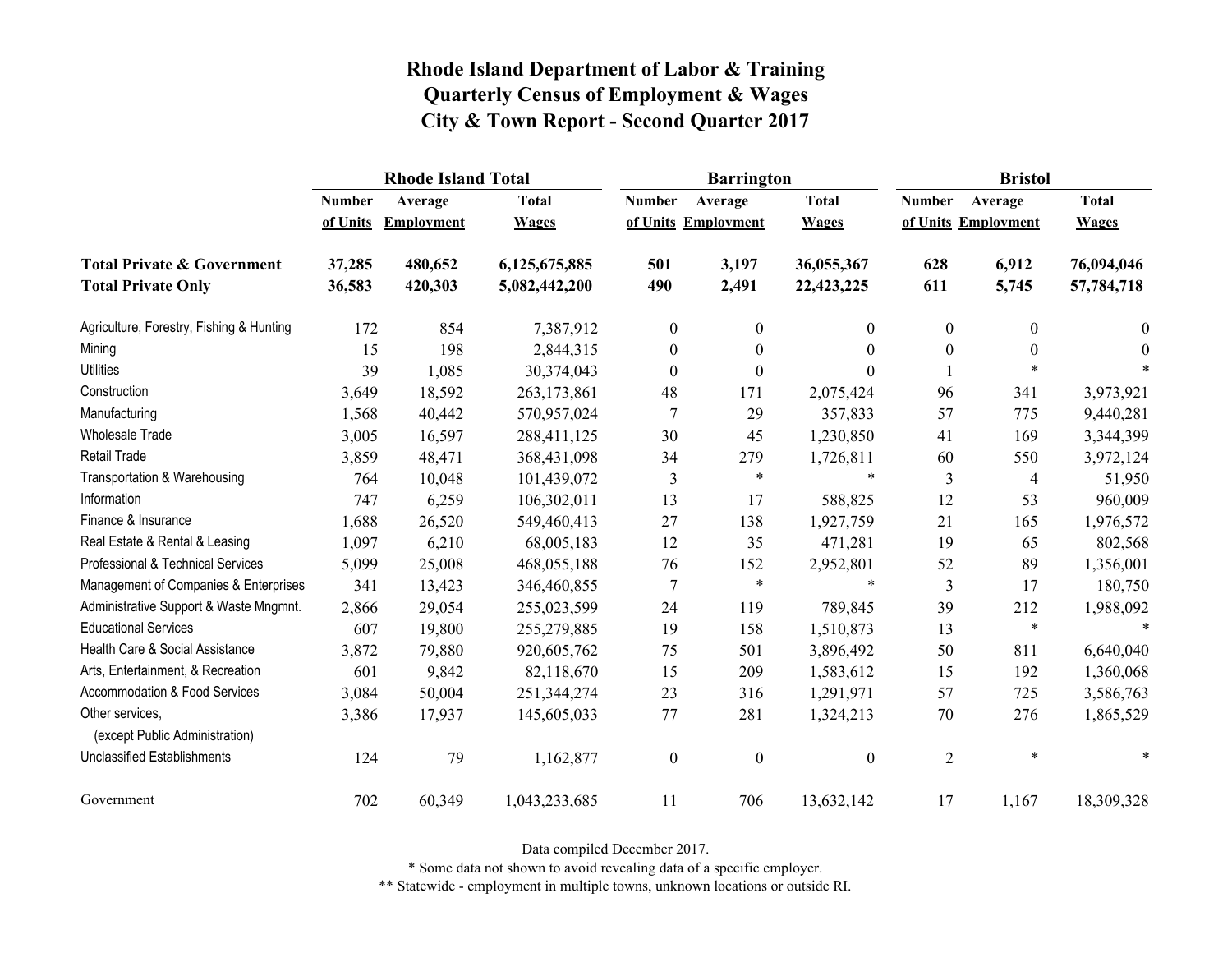|                                                   | <b>Burrillville</b> |                     |              |                  | <b>Central Falls</b> |                  | Charlestown      |                     |              |
|---------------------------------------------------|---------------------|---------------------|--------------|------------------|----------------------|------------------|------------------|---------------------|--------------|
|                                                   | <b>Number</b>       | Average             | <b>Total</b> | <b>Number</b>    | Average              | <b>Total</b>     | <b>Number</b>    | Average             | <b>Total</b> |
|                                                   |                     | of Units Employment | <b>Wages</b> |                  | of Units Employment  | <b>Wages</b>     |                  | of Units Employment | <b>Wages</b> |
| <b>Total Private &amp; Government</b>             | 310                 | 3,357               | 33,803,718   | 267              | 2,905                | 29,821,785       | 237              | 1,559               | 15,759,446   |
| <b>Total Private Only</b>                         | 295                 | 2,763               | 27,006,030   | 258              | 2,266                | 19,913,374       | 222              | 1,349               | 13,297,596   |
| Agriculture, Forestry, Fishing & Hunting          | $\overline{2}$      | $\ast$              | *            | $\boldsymbol{0}$ | $\theta$             | $\boldsymbol{0}$ | $\overline{2}$   | $\ast$              |              |
| Mining                                            | $\boldsymbol{0}$    | $\boldsymbol{0}$    | $\theta$     | $\theta$         | $\theta$             | $\boldsymbol{0}$ |                  |                     |              |
| <b>Utilities</b>                                  | 3                   | 56                  | 1,548,899    | $\Omega$         | $\theta$             | $\theta$         | $\boldsymbol{0}$ | $\boldsymbol{0}$    | $\theta$     |
| Construction                                      | 73                  | 334                 | 4,682,810    | 32               | 151                  | 1,440,257        | 52               | 167                 | 2,077,509    |
| Manufacturing                                     | 13                  | 705                 | 8,727,894    | 28               | 548                  | 5,582,003        | $\overline{2}$   | $\ast$              |              |
| <b>Wholesale Trade</b>                            | 21                  | 62                  | 961,568      | 3                | 22                   | 342,511          | 10               | 25                  | 482,420      |
| Retail Trade                                      | 21                  | 138                 | 758,828      | 45               | 243                  | 1,938,962        | 22               | 148                 | 1,050,118    |
| Transportation & Warehousing                      | 3                   | $\ast$              | $\ast$       | 11               | 26                   | 121,754          |                  | $\ast$              | $\ast$       |
| Information                                       | 6                   | 28                  | 207,323      |                  | *                    | $\ast$           | 5                | 21                  | 117,899      |
| Finance & Insurance                               | 5                   | 11                  | 113,196      | 6                | 32                   | 268,596          | 10               | 45                  | 836,588      |
| Real Estate & Rental & Leasing                    | 5                   | 8                   | 55,383       |                  | 31                   | 207,203          | 9                | 57                  | 506,555      |
| Professional & Technical Services                 | 32                  | 61                  | 868,223      | 11               | 18                   | 138,221          | 20               | 40                  | 663,696      |
| Management of Companies & Enterprises             | $\boldsymbol{0}$    | $\boldsymbol{0}$    | $\theta$     | $\theta$         | $\boldsymbol{0}$     | $\mathbf{0}$     |                  | $\ast$              | $\ast$       |
| Administrative Support & Waste Mngmnt.            | 18                  | 85                  | 778,543      | 16               | $\ast$               | *                | 20               | 57                  | 491,422      |
| <b>Educational Services</b>                       | 4                   | 18                  | 40,102       | 3                | 207                  | 2,304,593        | $\overline{2}$   | $\ast$              |              |
| Health Care & Social Assistance                   | 27                  | 565                 | 5,098,202    | 36               | 394                  | 2,907,549        | 19               | 144                 | 1,386,161    |
| Arts, Entertainment, & Recreation                 | 6                   | 55                  | 239,438      | $\boldsymbol{0}$ | $\boldsymbol{0}$     | $\boldsymbol{0}$ | $\overline{4}$   | $\ast$              | $\ast$       |
| Accommodation & Food Services                     | 26                  | 495                 | 1,903,610    | 34               | 283                  | 1,229,973        | 20               | 279                 | 1,258,561    |
| Other services,<br>(except Public Administration) | 28                  | 81                  | 542,343      | 24               | 88                   | 624,449          | 22               | 43                  | 233,423      |
| <b>Unclassified Establishments</b>                | $\overline{2}$      | $\ast$              | $\ast$       |                  | $\ast$               | $\ast$           | $\boldsymbol{0}$ | $\boldsymbol{0}$    | $\mathbf{0}$ |
| Government                                        | 15                  | 594                 | 6,797,688    | 9                | 639                  | 9,908,411        | 15               | 210                 | 2,461,850    |

Data compiled December 2017.

\* Some data not shown to avoid revealing data of a specific employer.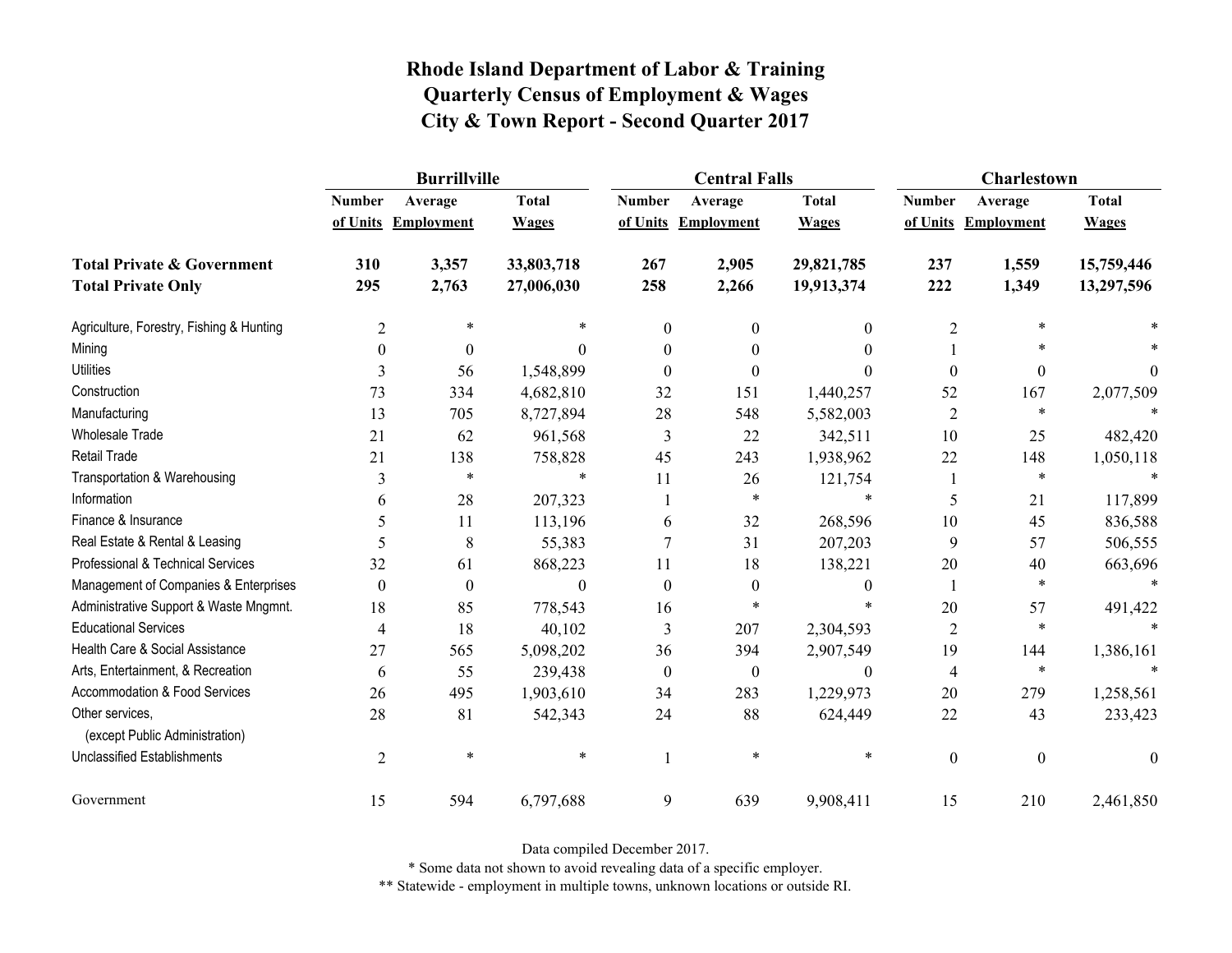|                                                   | Coventry         |                  |                  |                  | <b>Cranston</b>     |              | Cumberland     |                     |              |
|---------------------------------------------------|------------------|------------------|------------------|------------------|---------------------|--------------|----------------|---------------------|--------------|
|                                                   | <b>Number</b>    | Average          | <b>Total</b>     | <b>Number</b>    | Average             | <b>Total</b> | <b>Number</b>  | Average             | <b>Total</b> |
|                                                   | of Units         | Employment       | <b>Wages</b>     |                  | of Units Employment | <b>Wages</b> |                | of Units Employment | <b>Wages</b> |
| <b>Total Private &amp; Government</b>             | 707              | 7,971            | 74,609,948       | 2,525            | 37,096              | 455,393,368  | 920            | 11,448              | 154,007,769  |
| <b>Total Private Only</b>                         | 689              | 6,737            | 59,951,181       | 2,493            | 30,673              | 332,010,097  | 907            | 10,317              | 133,816,010  |
| Agriculture, Forestry, Fishing & Hunting          | $\overline{2}$   | $\ast$           | $\ast$           | 10               | 22                  | 160,073      |                | $\ast$              |              |
| Mining                                            | $\mathbf{0}$     | $\theta$         | $\theta$         | $\overline{2}$   | $\ast$              | *            |                |                     |              |
| <b>Utilities</b>                                  | $\boldsymbol{0}$ | $\overline{0}$   | $\theta$         | $\boldsymbol{0}$ | $\mathbf{0}$        | $\theta$     | $\overline{2}$ | $\ast$              |              |
| Construction                                      | 122              | 421              | 4,369,211        | 228              | 1,170               | 16,381,290   | 111            | 702                 | 10,353,455   |
| Manufacturing                                     | 35               | 549              | 9,574,094        | 151              | 3,486               | 44,123,002   | 29             | 1,708               | 19,684,987   |
| <b>Wholesale Trade</b>                            | 31               | 256              | 4,846,546        | 154              | 1,711               | 24,636,562   | 63             | 533                 | 8,615,645    |
| Retail Trade                                      | 89               | 1,695            | 12,068,877       | 309              | 5,126               | 39,896,447   | 86             | 970                 | 7,892,000    |
| Transportation & Warehousing                      | 9                | 147              | 920,675          | 58               | 599                 | 6,991,037    | 20             | 643                 | 6,261,116    |
| Information                                       | 10               | 36               | 783,164          | 35               | 300                 | 4,963,489    | 18             | 132                 | 1,683,245    |
| Finance & Insurance                               | 22               | 82               | 947,306          | 146              | 2,766               | 56,034,526   | 46             | 169                 | 2,430,534    |
| Real Estate & Rental & Leasing                    | 17               | 53               | 465,552          | 72               | 331                 | 5,367,223    | 34             | 107                 | 1,358,480    |
| Professional & Technical Services                 | 49               | 328              | 4,199,803        | 288              | 2,278               | 35,344,949   | 126            | 313                 | 6,045,757    |
| Management of Companies & Enterprises             | 6                | 64               | 730,027          | 17               | 575                 | 8,937,137    | 15             | 1,207               | 35,157,594   |
| Administrative Support & Waste Mngmnt.            | 62               | 403              | 3,351,920        | 182              | 2,717               | 21,499,901   | 69             | 1,002               | 11,914,318   |
| <b>Educational Services</b>                       | 12               | 94               | 548,075          | 33               | 303                 | 1,884,288    | $22\,$         | 300                 | 2,753,174    |
| Health Care & Social Assistance                   | 75               | 1,310            | 10,887,448       | 330              | 3,836               | 34,425,505   | 98             | 890                 | 7,617,027    |
| Arts, Entertainment, & Recreation                 | $\overline{7}$   | $\ast$           | $\ast$           | 35               | 394                 | 2,113,496    | 9              | 69                  | 369,413      |
| Accommodation & Food Services                     | 59               | 951              | 4,102,555        | 193              | 3,418               | 15,705,896   | 61             | 832                 | 3,849,475    |
| Other services.<br>(except Public Administration) | 82               | 312              | 1,949,054        | 249              | 1,608               | 12,955,658   | 95             | 588                 | 5,001,722    |
| <b>Unclassified Establishments</b>                | $\boldsymbol{0}$ | $\boldsymbol{0}$ | $\boldsymbol{0}$ | 1                | $\ast$              | $\ast$       |                | $\ast$              | *            |
| Government                                        | 18               | 1,234            | 14,658,767       | 32               | 6,423               | 123,383,271  | 13             | 1,131               | 20, 191, 759 |

Data compiled December 2017.

\* Some data not shown to avoid revealing data of a specific employer.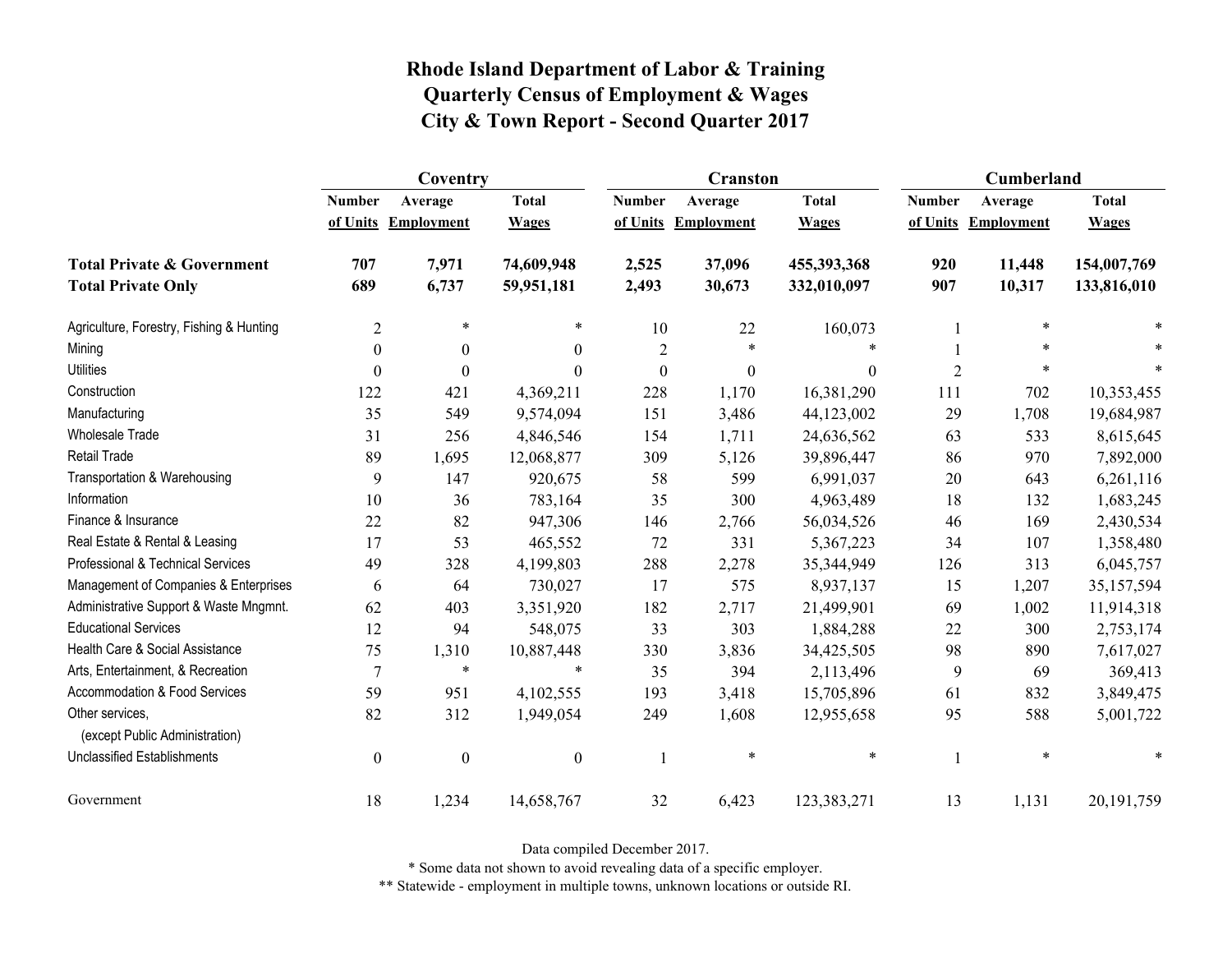|                                                   | <b>East Greenwich</b> |                     |                  |                  | <b>East Providence</b> |                  | <b>Exeter</b>    |                     |              |
|---------------------------------------------------|-----------------------|---------------------|------------------|------------------|------------------------|------------------|------------------|---------------------|--------------|
|                                                   | <b>Number</b>         | Average             | <b>Total</b>     | <b>Number</b>    | Average                | <b>Total</b>     | <b>Number</b>    | Average             | <b>Total</b> |
|                                                   |                       | of Units Employment | <b>Wages</b>     |                  | of Units Employment    | <b>Wages</b>     |                  | of Units Employment | <b>Wages</b> |
| <b>Total Private &amp; Government</b>             | 822                   | 8,373               | 91,889,176       | 1,485            | 22,230                 | 251,360,240      | 193              | 1,480               | 14,129,444   |
| <b>Total Private Only</b>                         | 807                   | 7,665               | 82,044,617       | 1,465            | 20,636                 | 227,974,914      | 188              | 1,395               | 13,242,002   |
| Agriculture, Forestry, Fishing & Hunting          | $\overline{2}$        | $\ast$              | $\ast$           | $\mathbf{0}$     | $\mathbf{0}$           | 0                | 8                | 61                  | 422,567      |
| Mining                                            | $\theta$              | $\theta$            | $\theta$         | $\theta$         | $\theta$               | 0                | $\mathbf{0}$     | $\bf{0}$            | $\Omega$     |
| <b>Utilities</b>                                  |                       | $\ast$              |                  | $\boldsymbol{0}$ | $\boldsymbol{0}$       | $\Omega$         | $\boldsymbol{0}$ | $\theta$            | $\theta$     |
| Construction                                      | 44                    | 196                 | 2,434,230        | 174              | 848                    | 12,359,071       | 39               | 135                 | 1,427,334    |
| Manufacturing                                     | 19                    | 292                 | 5,170,432        | 91               | 2,365                  | 29,270,531       | 9                | 43                  | 632,520      |
| <b>Wholesale Trade</b>                            | 50                    | 179                 | 4,592,663        | 81               | 1,196                  | 16,526,283       | 10               | 48                  | 406,310      |
| <b>Retail Trade</b>                               | 63                    | 875                 | 7,410,422        | 140              | 1,813                  | 15,162,329       | 13               | 99                  | 827,172      |
| Transportation & Warehousing                      | 5                     | $\ast$              | $\ast$           | 29               | 341                    | 2,556,423        | 5                | 104                 | 633,705      |
| Information                                       | 20                    | 57                  | 1,525,942        | 15               | 335                    | 5,938,870        | 3                | 9                   | 65,846       |
| Finance & Insurance                               | 55                    | 324                 | 5,829,200        | 106              | 2,966                  | 40,790,153       | 5                | 5                   | 53,068       |
| Real Estate & Rental & Leasing                    | 33                    | 49                  | 540,282          | 47               | $\ast$                 | $\ast$           | 6                | 9                   | 81,269       |
| Professional & Technical Services                 | 151                   | 778                 | 13,749,904       | 207              | 1,107                  | 18,434,237       | 18               | $\ast$              |              |
| Management of Companies & Enterprises             | 10                    | 204                 | 4,473,283        | 12               | $\ast$                 | $\ast$           |                  | $\ast$              |              |
| Administrative Support & Waste Mngmnt.            | 44                    | 236                 | 2,238,627        | 114              | 1,168                  | 9,772,904        | 23               | 121                 | 1,394,486    |
| <b>Educational Services</b>                       | 15                    | 743                 | 7,720,651        | 24               | 414                    | 4,114,271        | $\overline{2}$   | $\ast$              |              |
| Health Care & Social Assistance                   | 128                   | 1,692               | 15,894,602       | 163              | 4,623                  | 44,662,194       | 12               | 152                 | 1,282,921    |
| Arts, Entertainment, & Recreation                 | 11                    | 91                  | 451,274          | 29               | 654                    | 3,277,859        | 6                | 54                  | 319,205      |
| Accommodation & Food Services                     | 73                    | 1,517               | 7,087,281        | 109              | 1,634                  | 7,115,214        | 14               | 185                 | 854,562      |
| Other services,<br>(except Public Administration) | 83                    | 327                 | 2,185,089        | 124              | 687                    | 5,258,534        | 13               | 38                  | 325,080      |
| <b>Unclassified Establishments</b>                | $\boldsymbol{0}$      | $\boldsymbol{0}$    | $\boldsymbol{0}$ | $\boldsymbol{0}$ | $\boldsymbol{0}$       | $\boldsymbol{0}$ |                  | $\ast$              |              |
| Government                                        | 15                    | 708                 | 9,844,559        | 20               | 1,594                  | 23,385,326       | 5                | 85                  | 887,442      |

Data compiled December 2017.

\* Some data not shown to avoid revealing data of a specific employer.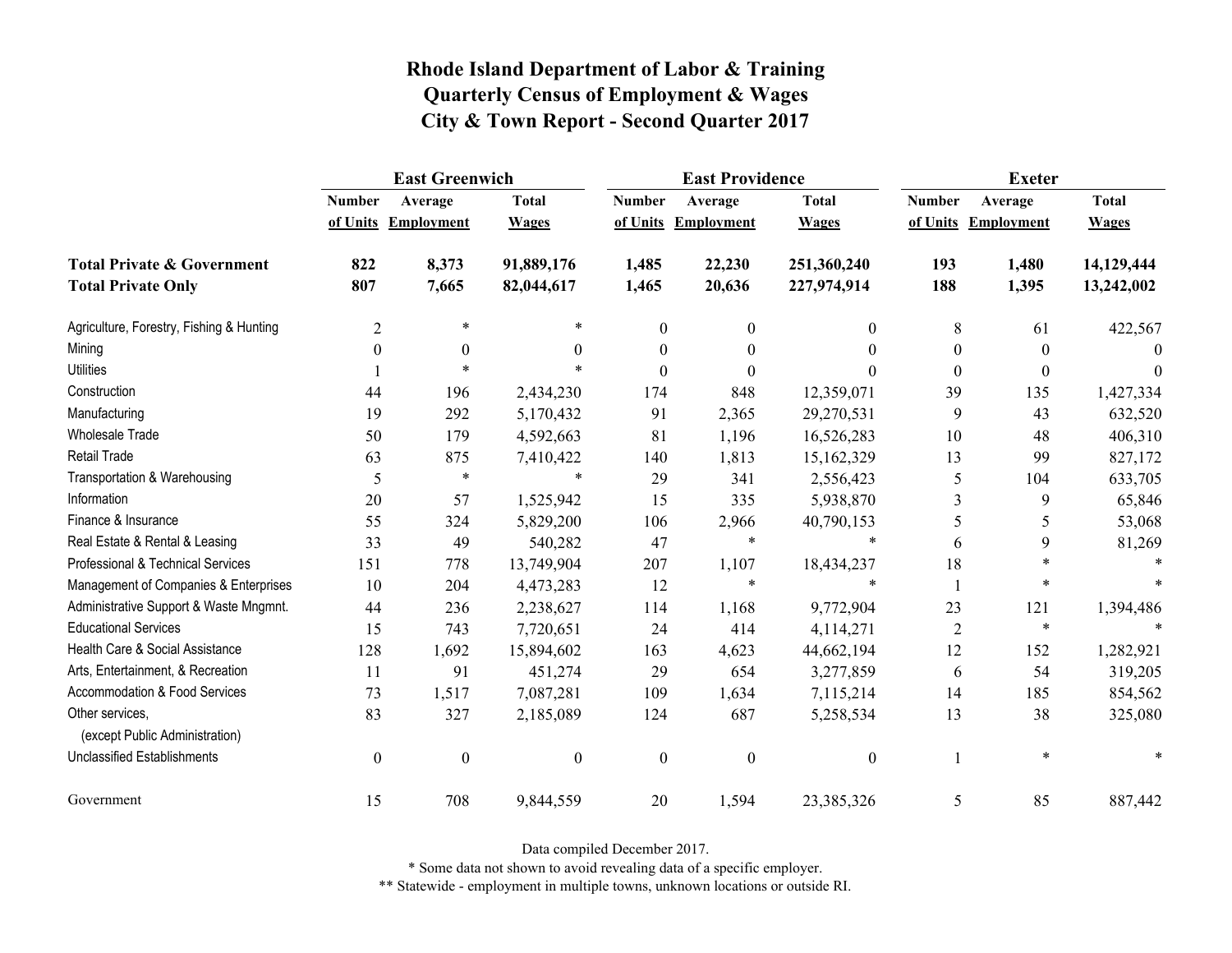|                                          | Foster         |                     |              |                  | Glocester           |                  | Hopkinton        |                     |              |
|------------------------------------------|----------------|---------------------|--------------|------------------|---------------------|------------------|------------------|---------------------|--------------|
|                                          | <b>Number</b>  | Average             | <b>Total</b> | <b>Number</b>    | Average             | <b>Total</b>     | <b>Number</b>    | Average             | <b>Total</b> |
|                                          |                | of Units Employment | <b>Wages</b> |                  | of Units Employment | <b>Wages</b>     |                  | of Units Employment | <b>Wages</b> |
| <b>Total Private &amp; Government</b>    | 100            | 553                 | 4,778,122    | 200              | 1,539               | 15,434,725       | 212              | 1,291               | 15,072,947   |
| <b>Total Private Only</b>                | 94             | 457                 | 3,533,867    | 183              | 1,096               | 8,586,620        | 200              | 1,166               | 13,764,132   |
| Agriculture, Forestry, Fishing & Hunting | 3              | 19                  | 156,610      | $\overline{2}$   | $\ast$              | *                | 6                | 5                   | 33,556       |
| Mining                                   | $\Omega$       | $\theta$            | 0            | $\theta$         | $\theta$            | $\theta$         |                  | $\ast$              |              |
| <b>Utilities</b>                         | $\theta$       | $\boldsymbol{0}$    | $\theta$     | $\theta$         | $\theta$            | $\theta$         | $\boldsymbol{0}$ | $\boldsymbol{0}$    | $\theta$     |
| Construction                             | 21             | 38                  | 340,793      | 54               | 130                 | 1,378,354        | 59               | 187                 | 2,266,405    |
| Manufacturing                            | 2              | $\ast$              | $\ast$       | 2                | $\ast$              | $\ast$           | 20               | 406                 | 6,609,877    |
| <b>Wholesale Trade</b>                   |                | $\overline{7}$      | 142,467      | 5                | 3                   | 27,294           | $\tau$           | 20                  | 555,325      |
| <b>Retail Trade</b>                      | 9              | 38                  | 178,482      | 19               | 179                 | 1,003,035        | 19               | 118                 | 867,184      |
| Transportation & Warehousing             |                | $\ast$              | *            | 6                | 75                  | 572,077          | $\boldsymbol{0}$ | $\boldsymbol{0}$    | $\theta$     |
| Information                              | 2              | $\ast$              | $\ast$       | 3                | 19                  | 89,770           | 3                | 15                  | 53,960       |
| Finance & Insurance                      |                | *                   | $\ast$       | 5                | 24                  | 236,402          | 5                | $\tau$              | 148,023      |
| Real Estate & Rental & Leasing           | $\theta$       | $\boldsymbol{0}$    | $\theta$     | 4                | 8                   | 53,934           | 2                | $\ast$              |              |
| Professional & Technical Services        | 11             | 20                  | 207,378      | 16               | 74                  | 1,372,905        | 13               | 28                  | 541,373      |
| Management of Companies & Enterprises    | $\overline{2}$ | $\ast$              | $\ast$       | $\Omega$         | $\theta$            | $\theta$         | 1                | $\ast$              | $\ast$       |
| Administrative Support & Waste Mngmnt.   | 13             | 88                  | 797,543      | 13               | 55                  | 448,864          | 17               | 34                  | 327,912      |
| <b>Educational Services</b>              | $\theta$       | $\boldsymbol{0}$    | $\theta$     |                  | $\ast$              | *                | $\mathbf{1}$     | $\ast$              |              |
| Health Care & Social Assistance          | 9              | 93                  | 711,307      | 16               | 260                 | 1,773,792        | 22               | 174                 | 1,458,872    |
| Arts, Entertainment, & Recreation        | $\overline{c}$ | $\ast$              | $\ast$       | $\overline{4}$   | 22                  | 192,022          | $\overline{4}$   | 55                  | 207,016      |
| Accommodation & Food Services            | 6              | 36                  | 130,534      | 18               | 175                 | 705,964          | 8                | 74                  | 346,772      |
| Other services,                          | 4              | 10                  | 29,860       | 15               | 36                  | 402,865          | 12               | 28                  | 165,696      |
| (except Public Administration)           |                |                     |              |                  |                     |                  |                  |                     |              |
| <b>Unclassified Establishments</b>       |                | $\ast$              | $\ast$       | $\boldsymbol{0}$ | $\mathbf{0}$        | $\boldsymbol{0}$ | $\boldsymbol{0}$ | $\boldsymbol{0}$    | $\mathbf{0}$ |
| Government                               | 6              | 96                  | 1,244,255    | 17               | 443                 | 6,848,105        | 12               | 125                 | 1,308,815    |

Data compiled December 2017.

\* Some data not shown to avoid revealing data of a specific employer.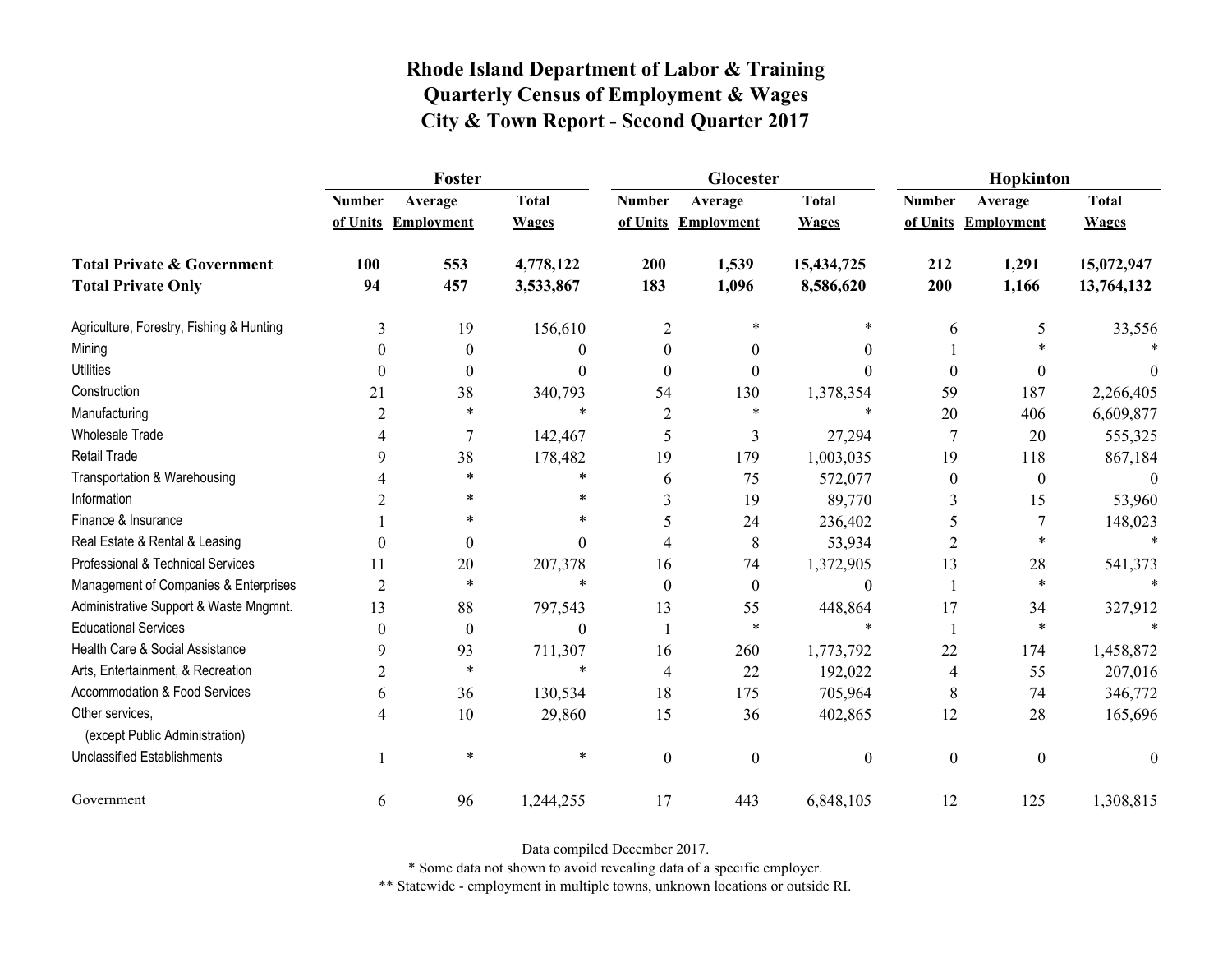|                                                   | <b>Jamestown</b> |                     |                  |                  | <b>Johnston</b>   |                  | Lincoln          |                     |                  |
|---------------------------------------------------|------------------|---------------------|------------------|------------------|-------------------|------------------|------------------|---------------------|------------------|
|                                                   | <b>Number</b>    | Average             | <b>Total</b>     | <b>Number</b>    | Average           | <b>Total</b>     | <b>Number</b>    | Average             | <b>Total</b>     |
|                                                   |                  | of Units Employment | <b>Wages</b>     | of Units         | <b>Employment</b> | <b>Wages</b>     |                  | of Units Employment | <b>Wages</b>     |
| <b>Total Private &amp; Government</b>             | 219              | 1,236               | 11,581,856       | 1,100            | 13,791            | 159,637,365      | 765              | 15,280              | 190,287,597      |
| <b>Total Private Only</b>                         | 204              | 906                 | 7,818,224        | 1,087            | 12,670            | 140,712,604      | 743              | 14,173              | 173,995,232      |
| Agriculture, Forestry, Fishing & Hunting          | 3                | $\ast$              | $\ast$           | $\,8\,$          | 50                | 203,297          | $\overline{2}$   |                     |                  |
| Mining                                            | $\theta$         | $\boldsymbol{0}$    | $\boldsymbol{0}$ |                  | $\ast$            | $\ast$           | $\boldsymbol{0}$ | $\mathbf{0}$        | 0                |
| <b>Utilities</b>                                  | $\theta$         | $\theta$            | $\Omega$         | $\overline{2}$   | $\ast$            | $\ast$           | 3                |                     |                  |
| Construction                                      | 25               | 53                  | 519,097          | 163              | 810               | 11,088,130       | 91               | 800                 | 10,975,300       |
| Manufacturing                                     | $\overline{3}$   | 11                  | 92,309           | 70               | 890               | 8,405,917        | 43               | 1,967               | 26, 121, 260     |
| <b>Wholesale Trade</b>                            | 13               | 40                  | 907,790          | 50               | 257               | 3,890,176        | 59               | 521                 | 7,677,404        |
| Retail Trade                                      | 11               | 98                  | 491,104          | 144              | 1,677             | 12,870,412       | 56               | 846                 | 9,606,989        |
| Transportation & Warehousing                      | 5                | 7                   | 70,846           | 36               | 475               | 4,908,666        | 19               | 404                 | 4,416,170        |
| Information                                       | 5                | 10                  | 90,448           | 9                | $\ast$            | $\ast$           | 13               | 199                 | 1,973,435        |
| Finance & Insurance                               | 6                | 9                   | 206,641          | 25               | 1,474             | 33,420,525       | 29               | 2,633               | 41,681,248       |
| Real Estate & Rental & Leasing                    | 9                | 22                  | 237,178          | 39               | 322               | 3,679,503        | 19               | 35                  | 406,932          |
| Professional & Technical Services                 | 48               | 78                  | 1,369,524        | 79               | 208               | 2,213,692        | 118              | 635                 | 12,658,713       |
| Management of Companies & Enterprises             | $\overline{2}$   | $\ast$              | $\ast$           | 6                | 114               | 1,002,270        | 8                | 449                 | 9,068,368        |
| Administrative Support & Waste Mngmnt.            | 15               | 75                  | 694,884          | 115              | 1,926             | 17,855,183       | 58               | 840                 | 6,089,543        |
| <b>Educational Services</b>                       |                  | $\ast$              | $\ast$           | 8                | 62                | 313,628          | 10               | 170                 | 3,168,373        |
| Health Care & Social Assistance                   | 15               | 100                 | 724,645          | 135              | 2,108             | 20,785,428       | 86               | 1,221               | 11,399,684       |
| Arts, Entertainment, & Recreation                 | 9                | 123                 | 760,084          | $\,8\,$          | 105               | 591,880          | 14               | $\ast$              | $\ast$           |
| <b>Accommodation &amp; Food Services</b>          | 14               | 177                 | 799,163          | 93               | 1,233             | 5,363,793        | 50               | 834                 | 3,927,207        |
| Other services,<br>(except Public Administration) | 20               | 76                  | 706,038          | 96               | 511               | 3,797,392        | 65               | 355                 | 2,606,201        |
| <b>Unclassified Establishments</b>                | $\boldsymbol{0}$ | $\boldsymbol{0}$    | $\boldsymbol{0}$ | $\boldsymbol{0}$ | $\boldsymbol{0}$  | $\boldsymbol{0}$ | $\boldsymbol{0}$ | $\boldsymbol{0}$    | $\boldsymbol{0}$ |
| Government                                        | 15               | 330                 | 3,763,632        | 13               | 1,121             | 18,924,761       | 22               | 1,107               | 16,292,365       |

Data compiled December 2017.

\* Some data not shown to avoid revealing data of a specific employer.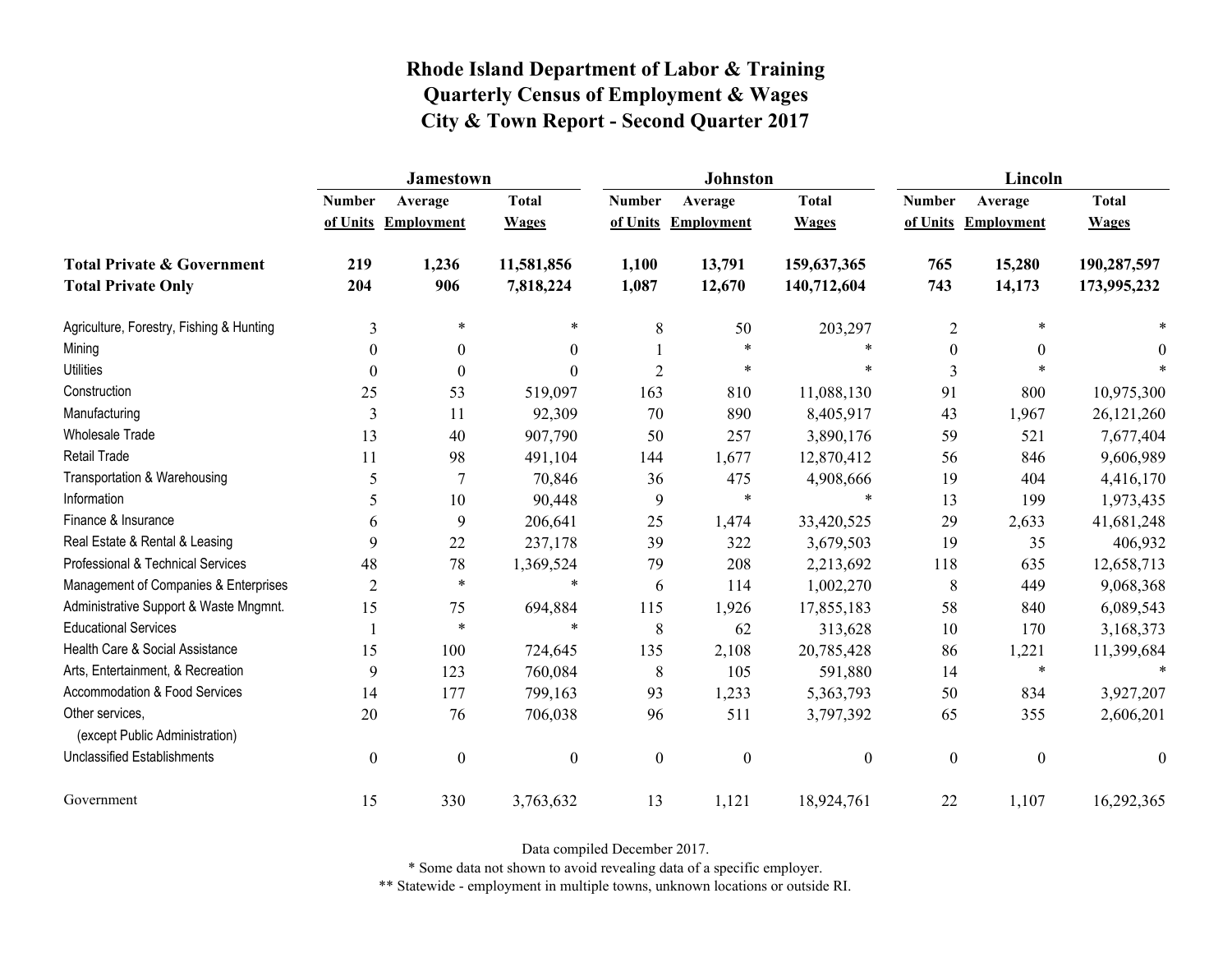|                                                   | <b>Little Compton</b> |                     |              |               | <b>Middletown</b>   |              | Narragansett     |                     |              |
|---------------------------------------------------|-----------------------|---------------------|--------------|---------------|---------------------|--------------|------------------|---------------------|--------------|
|                                                   | <b>Number</b>         | Average             | <b>Total</b> | <b>Number</b> | Average             | <b>Total</b> | <b>Number</b>    | Average             | <b>Total</b> |
|                                                   |                       | of Units Employment | <b>Wages</b> |               | of Units Employment | <b>Wages</b> |                  | of Units Employment | <b>Wages</b> |
| <b>Total Private &amp; Government</b>             | 151                   | 813                 | 7,359,651    | 723           | 11,468              | 133,863,557  | 487              | 4,896               | 47,003,680   |
| <b>Total Private Only</b>                         | 145                   | 678                 | 5,475,778    | 710           | 10,873              | 123,278,655  | 469              | 3,941               | 31,080,088   |
| Agriculture, Forestry, Fishing & Hunting          | 9                     | 60                  | 344,597      | 5             | 95                  | 675,788      | 8                | 27                  | 275,545      |
| Mining                                            | $\theta$              | $\theta$            | $\theta$     |               | $\ast$              | *            | $\boldsymbol{0}$ | $\theta$            | $\Omega$     |
| <b>Utilities</b>                                  | $\boldsymbol{0}$      | $\boldsymbol{0}$    | $\theta$     |               | $\ast$              |              | $\boldsymbol{0}$ | $\theta$            | $\theta$     |
| Construction                                      | 27                    | 113                 | 1,294,518    | 69            | 471                 | 6,090,444    | 45               | 156                 | 1,716,384    |
| Manufacturing                                     | $\overline{2}$        | $\ast$              | $\ast$       | 14            | 457                 | 7,868,142    | 10               | 274                 | 3,625,583    |
| Wholesale Trade                                   | 6                     | 11                  | 275,578      | 21            | 174                 | 2,332,660    | 25               | 84                  | 906,594      |
| Retail Trade                                      | 8                     | 38                  | 201,494      | 90            | 1,493               | 11,522,310   | 48               | 670                 | 4,503,132    |
| Transportation & Warehousing                      | $\overline{2}$        | $\ast$              | *            | 12            | 161                 | 2,815,390    | 10               | 115                 | 897,888      |
| Information                                       | $\overline{0}$        | $\boldsymbol{0}$    | $\theta$     | 13            | 167                 | 3,938,659    | $8\,$            | 11                  | 471,491      |
| Finance & Insurance                               | $\overline{2}$        | $\ast$              | $\ast$       | 32            | 659                 | 11,029,522   | 23               | 58                  | 1,118,249    |
| Real Estate & Rental & Leasing                    | $\overline{2}$        | $\ast$              | $\ast$       | 32            | 120                 | 1,222,211    | 24               | 126                 | 1,199,410    |
| Professional & Technical Services                 | 17                    | 28                  | 348,805      | 107           | 2,502               | 42,443,797   | 59               | 138                 | 2,320,420    |
| Management of Companies & Enterprises             |                       | $\ast$              | *            | 9             | 301                 | 4,789,947    | 5                | $\ast$              |              |
| Administrative Support & Waste Mngmnt.            | 23                    | 56                  | 440,749      | 51            | 229                 | 1,802,398    | 29               | 109                 | 1,010,424    |
| <b>Educational Services</b>                       | $\overline{c}$        | $\ast$              | $\ast$       | 10            | $\ast$              | $\ast$       | 7                | $\ast$              |              |
| Health Care & Social Assistance                   | 6                     | 22                  | 149,110      | 73            | 1,299               | 10,781,252   | 38               | 403                 | 4,092,097    |
| Arts, Entertainment, & Recreation                 | 7                     | 71                  | 452,482      | 16            | 181                 | 1,066,869    | 11               | 192                 | 1,147,562    |
| <b>Accommodation &amp; Food Services</b>          | 9                     | 101                 | 425,825      | 92            | 1,821               | 8,796,456    | 75               | 1,324               | 5,980,294    |
| Other services,<br>(except Public Administration) | 21                    | 75                  | 533,688      | 61            | 495                 | 2,784,498    | 44               | 231                 | 1,507,491    |
| <b>Unclassified Establishments</b>                |                       | $\ast$              | $\ast$       |               | $\ast$              | $\ast$       | $\boldsymbol{0}$ | $\boldsymbol{0}$    | $\theta$     |
| Government                                        | 6                     | 135                 | 1,883,873    | 13            | 595                 | 10,584,902   | 18               | 955                 | 15,923,592   |

Data compiled December 2017.

\* Some data not shown to avoid revealing data of a specific employer.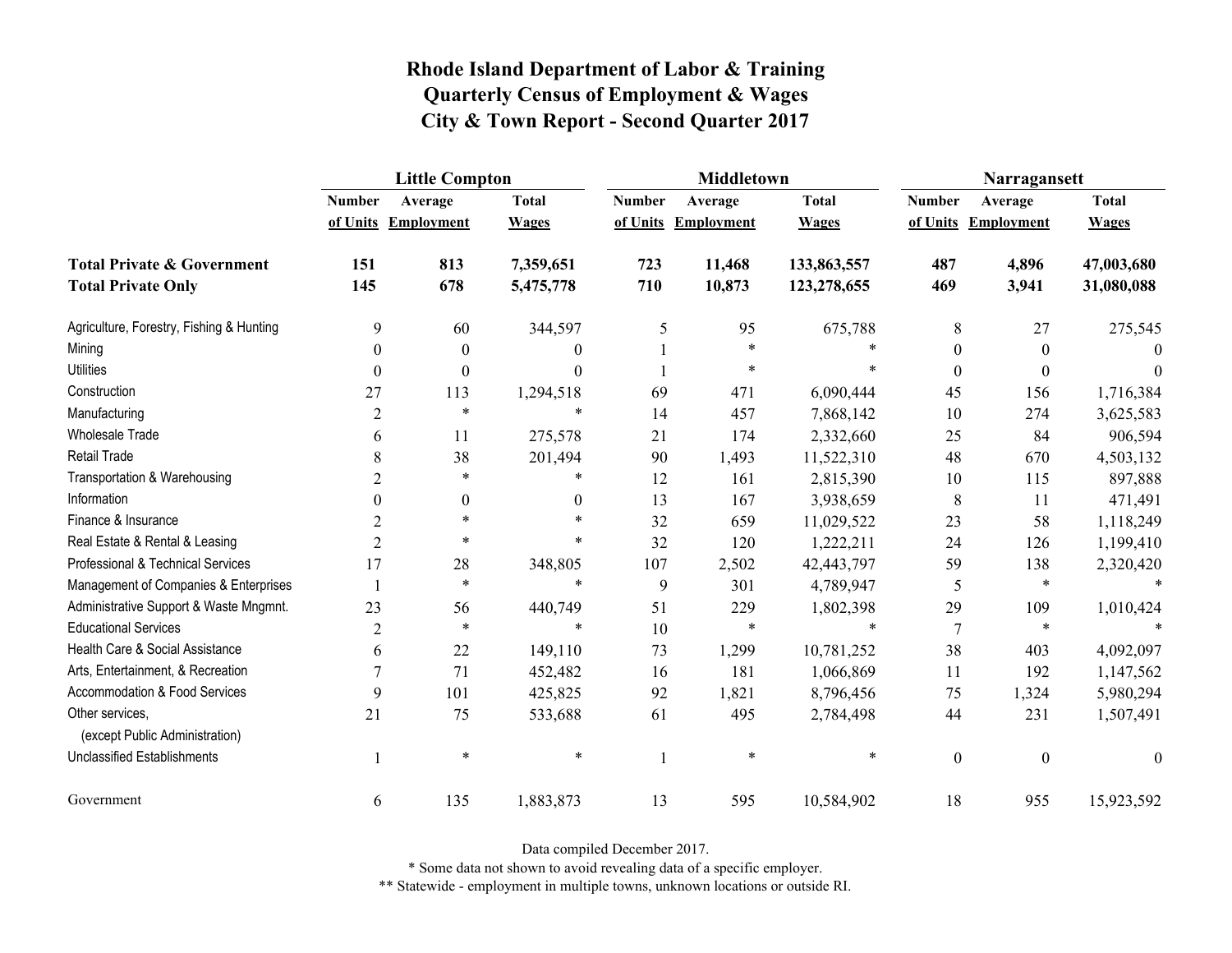|                                                   | <b>Newport</b>   |                     |                  |                  | <b>New Shoreham</b> |                  | <b>North Kingstown</b> |                   |              |
|---------------------------------------------------|------------------|---------------------|------------------|------------------|---------------------|------------------|------------------------|-------------------|--------------|
|                                                   | <b>Number</b>    | Average             | <b>Total</b>     | <b>Number</b>    | Average             | <b>Total</b>     | <b>Number</b>          | Average           | <b>Total</b> |
|                                                   |                  | of Units Employment | <b>Wages</b>     | of Units         | Employment          | <b>Wages</b>     | of Units               | <b>Employment</b> | <b>Wages</b> |
| <b>Total Private &amp; Government</b>             | 1,323            | 18,428              | 254,778,446      | 224              | 991                 | 7,813,970        | 1,017                  | 17,113            | 217,378,475  |
| <b>Total Private Only</b>                         | 1,288            | 12,773              | 119,555,491      | 210              | 862                 | 6,504,439        | 997                    | 15,747            | 191,197,101  |
| Agriculture, Forestry, Fishing & Hunting          | 4                | $\ast$              | $\ast$           | 3                | $\overline{2}$      | 4,950            | 12                     | 82                | 1,731,106    |
| Mining                                            | 0                | $\theta$            | $\theta$         | $\theta$         | $\theta$            | $\boldsymbol{0}$ | $\theta$               | $\theta$          |              |
| <b>Utilities</b>                                  | 0                | $\theta$            | 0                |                  | $\ast$              | $\ast$           |                        | $\ast$            |              |
| Construction                                      | 88               | 316                 | 4,367,885        | 32               | 59                  | 655,949          | 99                     | 420               | 5,760,194    |
| Manufacturing                                     | 28               | 192                 | 1,922,290        |                  | 12                  | 106,711          | 67                     | 6,586             | 98,280,418   |
| <b>Wholesale Trade</b>                            | 46               | 133                 | 2,078,826        |                  | $\ast$              | $\ast$           | 84                     | 515               | 9,236,092    |
| Retail Trade                                      | 204              | 1,516               | 9,810,076        | 32               | 102                 | 728,840          | 97                     | 1,915             | 14,375,639   |
| Transportation & Warehousing                      | 37               | 220                 | 2,089,287        | 5                | 15                  | 70,687           | 39                     | 475               | 5,373,066    |
| Information                                       | 25               | 229                 | 2,354,501        | $\overline{2}$   | $\ast$              | $\ast$           | 17                     | 144               | 3,178,327    |
| Finance & Insurance                               | 40               | 186                 | 7,413,249        |                  | $\ast$              | $\ast$           | 46                     | 362               | 6,325,073    |
| Real Estate & Rental & Leasing                    | 55               | 372                 | 3,840,040        | 14               | 53                  | 386,999          | 21                     | 80                | 990,776      |
| Professional & Technical Services                 | 159              | 563                 | 10,330,508       | 5                | 10                  | 69,035           | 144                    | 395               | 6,675,464    |
| Management of Companies & Enterprises             | 9                | $\ast$              | $\ast$           |                  | $\ast$              | $\ast$           | 17                     | 684               | 8,642,031    |
| Administrative Support & Waste Mngmnt.            | 108              | 400                 | 3,977,498        | 14               | 33                  | 296,387          | 69                     | 543               | 4,465,871    |
| <b>Educational Services</b>                       | 23               | 654                 | 9,557,496        |                  | $\ast$              | $\ast$           | 15                     | 111               | 684,423      |
| Health Care & Social Assistance                   | 76               | 1,566               | 15,876,665       | 4                | 14                  | 161,791          | 91                     | 1,700             | 14,310,899   |
| Arts, Entertainment, & Recreation                 | 47               | 997                 | 8,064,379        | 13               | 37                  | 279,084          | 32                     | 314               | 1,970,802    |
| Accommodation & Food Services                     | 181              | 4,376               | 27,917,690       | 62               | 486                 | 3,299,248        | 62                     | 938               | 3,920,809    |
| Other services,<br>(except Public Administration) | 158              | 906                 | 8,463,825        | 12               | 18                  | 123,142          | 83                     | 418               | 3,169,944    |
| <b>Unclassified Establishments</b>                | $\boldsymbol{0}$ | $\boldsymbol{0}$    | $\boldsymbol{0}$ | $\boldsymbol{0}$ | $\boldsymbol{0}$    | $\boldsymbol{0}$ |                        | $\ast$            | $\ast$       |
| Government                                        | 35               | 5,655               | 135,222,955      | 14               | 129                 | 1,309,531        | 20                     | 1,366             | 26, 181, 374 |

Data compiled December 2017.

\* Some data not shown to avoid revealing data of a specific employer.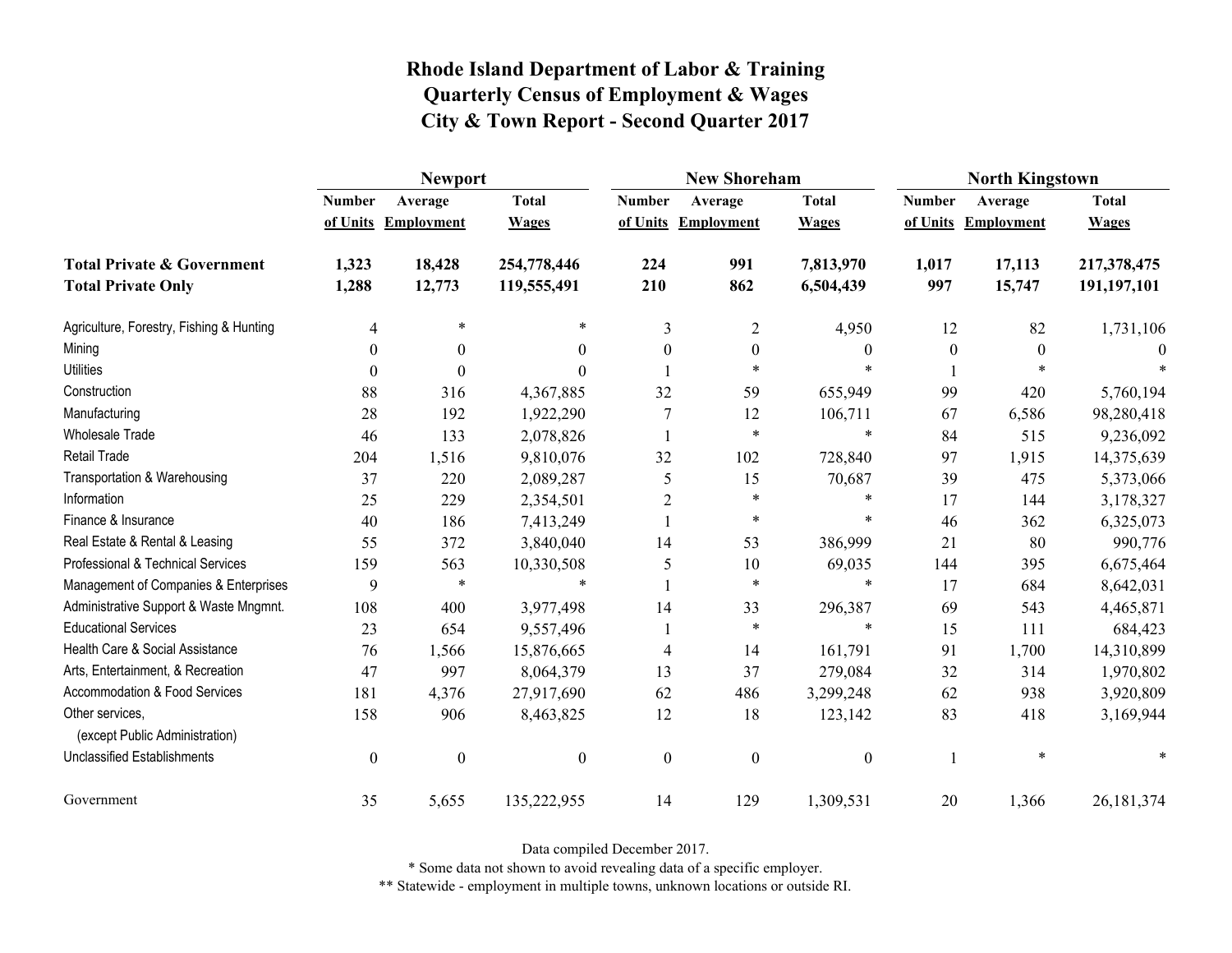|                                                   | <b>North Providence</b> |                     |                  |                  | <b>North Smithfield</b> |                | Pawtucket        |                   |                  |
|---------------------------------------------------|-------------------------|---------------------|------------------|------------------|-------------------------|----------------|------------------|-------------------|------------------|
|                                                   | <b>Number</b>           | Average             | <b>Total</b>     | <b>Number</b>    | Average                 | <b>Total</b>   | <b>Number</b>    | Average           | <b>Total</b>     |
|                                                   |                         | of Units Employment | <b>Wages</b>     |                  | of Units Employment     | <b>Wages</b>   | of Units         | <b>Employment</b> | <b>Wages</b>     |
| <b>Total Private &amp; Government</b>             | 691                     | 6,964               | 64,838,462       | 402              | 5,045                   | 49,049,649     | 1,607            | 23,295            | 269,708,866      |
| <b>Total Private Only</b>                         | 681                     | 6,074               | 51,396,613       | 393              | 4,691                   | 41,984,038     | 1,584            | 21,069            | 233,610,762      |
| Agriculture, Forestry, Fishing & Hunting          | 0                       | $\boldsymbol{0}$    | $\boldsymbol{0}$ | $\overline{2}$   | $\ast$                  | *              | $\theta$         | $\theta$          | $\bf{0}$         |
| Mining                                            |                         | $\ast$              |                  | $\overline{2}$   | *                       | $\ast$         | $\Omega$         | $\theta$          | $\theta$         |
| <b>Utilities</b>                                  | $\theta$                | $\theta$            | $\theta$         | $\boldsymbol{0}$ | $\boldsymbol{0}$        | $\overline{0}$ | 3                |                   |                  |
| Construction                                      | 71                      | 211                 | 2,471,473        | 66               | 239                     | 2,279,436      | 150              | 1,151             | 15,571,198       |
| Manufacturing                                     | 27                      | 221                 | 2,137,486        | 21               | 534                     | 6,539,130      | 131              | 3,648             | 42,678,761       |
| <b>Wholesale Trade</b>                            | 24                      | 106                 | 1,586,480        | 23               | 170                     | 2,339,250      | 80               | 600               | 6,980,744        |
| <b>Retail Trade</b>                               | 90                      | 948                 | 6,469,903        | 41               | 1,159                   | 8,471,284      | 175              | 1,488             | 11,136,846       |
| Transportation & Warehousing                      | 21                      | 167                 | 1,241,923        | $10\,$           | 355                     | 3,509,482      | 67               | 570               | 5,895,083        |
| Information                                       | 10                      | 11                  | 122,161          | 3                | $\ast$                  | $\ast$         | 22               | 64                | 1,028,020        |
| Finance & Insurance                               | 26                      | 123                 | 1,794,450        | 15               | 48                      | 828,868        | 47               | 585               | 8,714,808        |
| Real Estate & Rental & Leasing                    | 32                      | 122                 | 1,048,594        | 13               | 25                      | 200,792        | 44               | 186               | 1,740,941        |
| Professional & Technical Services                 | 59                      | 173                 | 2,655,556        | 50               | 259                     | 3,834,997      | 142              | 753               | 11,102,931       |
| Management of Companies & Enterprises             | $\overline{4}$          | $\ast$              | $\ast$           |                  | $\ast$                  | $\ast$         | 12               | $\ast$            |                  |
| Administrative Support & Waste Mngmnt.            | 52                      | 653                 | 4,086,157        | 27               | 196                     | 2,217,318      | 121              | 2,352             | 17,633,163       |
| <b>Educational Services</b>                       | 7                       | 14                  | 49,865           | $\overline{4}$   | 3                       | 13,202         | 25               | 369               | 3,479,983        |
| Health Care & Social Assistance                   | 109                     | 2,149               | 21,278,292       | 51               | 745                     | 6,141,116      | 232              | 4,324             | 39,955,434       |
| Arts, Entertainment, & Recreation                 | 6                       | 56                  | 267,872          | 5                | 77                      | 390,528        | 26               | 576               | 17,120,395       |
| <b>Accommodation &amp; Food Services</b>          | 64                      | 753                 | 3,250,226        | 25               | 622                     | 2,524,030      | 142              | 1,754             | 8,150,619        |
| Other services,<br>(except Public Administration) | 77                      | 338                 | 2,460,070        | 33               | 196                     | 1,820,940      | 165              | 1,222             | 8,237,137        |
| <b>Unclassified Establishments</b>                |                         | $\ast$              | $\ast$           | $\mathbf{1}$     | $\ast$                  | $\ast$         | $\boldsymbol{0}$ | $\boldsymbol{0}$  | $\boldsymbol{0}$ |
| Government                                        | 10                      | 890                 | 13,441,849       | 9                | 354                     | 7,065,611      | 23               | 2,226             | 36,098,104       |

Data compiled December 2017.

\* Some data not shown to avoid revealing data of a specific employer.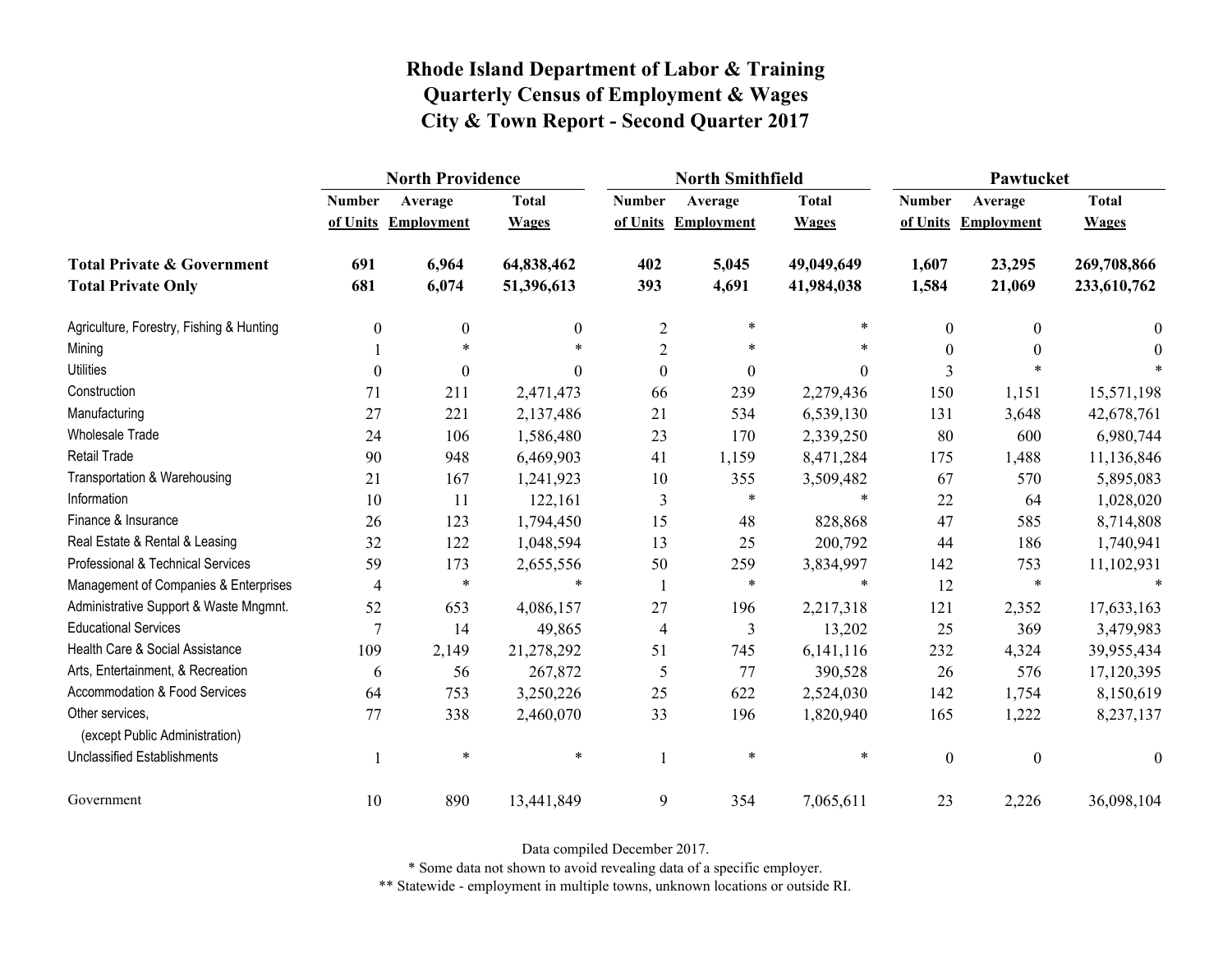|                                                   | Portsmouth       |                     |                  |               | Providence          |               | <b>Richmond</b>  |                     |                  |
|---------------------------------------------------|------------------|---------------------|------------------|---------------|---------------------|---------------|------------------|---------------------|------------------|
|                                                   | <b>Number</b>    | Average             | <b>Total</b>     | <b>Number</b> | Average             | <b>Total</b>  | <b>Number</b>    | Average             | <b>Total</b>     |
|                                                   |                  | of Units Employment | <b>Wages</b>     |               | of Units Employment | <b>Wages</b>  |                  | of Units Employment | <b>Wages</b>     |
| <b>Total Private &amp; Government</b>             | 562              | 6,077               | 79,478,836       | 5,773         | 112,140             | 1,595,043,951 | 163              | 2,125               | 21,961,561       |
| <b>Total Private Only</b>                         | 546              | 5,308               | 70,522,884       | 5,679         | 97,326              | 1,327,857,751 | 155              | 1,443               | 11,711,245       |
| Agriculture, Forestry, Fishing & Hunting          | 13               | 42                  | 301,196          |               | *                   | $\ast$        | 8                | 58                  | 694,902          |
| Mining                                            |                  |                     |                  | $\theta$      | $\theta$            | $\Omega$      |                  | $\ast$              | $\ast$           |
| <b>Utilities</b>                                  |                  | $\ast$              | $\ast$           | 8             | 543                 | 17,211,426    | $\theta$         | $\boldsymbol{0}$    | $\theta$         |
| Construction                                      | 66               | 376                 | 4,741,772        | 262           | 2,349               | 46,007,627    | 23               | 108                 | 1,231,739        |
| Manufacturing                                     | 20               | 1,367               | 30,858,267       | 219           | 3,670               | 41,630,798    | 4                | $\ast$              |                  |
| Wholesale Trade                                   | 28               | 92                  | 1,679,119        | 226           | 2,869               | 44,883,829    | 6                | $\ast$              |                  |
| <b>Retail Trade</b>                               | 55               | 554                 | 4,639,683        | 643           | 6,820               | 43,678,608    | 23               | 305                 | 2,210,943        |
| Transportation & Warehousing                      | 9                | 91                  | 721,056          | 100           | 766                 | 7,015,751     | 3                | *                   |                  |
| Information                                       | 17               | 48                  | 945,333          | 140           | 1,816               | 27,099,592    | $\overline{2}$   | $\ast$              |                  |
| Finance & Insurance                               | 24               | 155                 | 3,201,773        | 316           | 5,810               | 131,117,440   | 6                | 40                  | 437,017          |
| Real Estate & Rental & Leasing                    | 16               | 141                 | 1,372,471        | 196           | 1,676               | 18,168,254    | $\theta$         | $\boldsymbol{0}$    |                  |
| Professional & Technical Services                 | 76               | 150                 | 2,246,439        | 999           | 6,774               | 149,436,734   | 15               | 87                  | 1,079,978        |
| Management of Companies & Enterprises             | 6                | $\ast$              | $\ast$           | 57            | 3,136               | 68,920,322    | $\theta$         | $\mathbf{0}$        | $\Omega$         |
| Administrative Support & Waste Mngmnt.            | 37               | 300                 | 2,533,034        | 323           | 7,216               | 61,504,225    | 13               | 70                  | 631,286          |
| <b>Educational Services</b>                       | 17               | 293                 | 3,316,057        | 133           | 11,695              | 165,522,711   |                  | $\ast$              | $\ast$           |
| Health Care & Social Assistance                   | 47               | 884                 | 8,388,230        | 728           | 27,120              | 403,308,963   | 12               | 65                  | 531,175          |
| Arts, Entertainment, & Recreation                 | 9                | 107                 | 889,732          | 66            | 1,011               | 7,157,050     | $\overline{7}$   | 125                 | 496,705          |
| Accommodation & Food Services                     | 44               | 499                 | 2,620,469        | 603           | 9,933               | 55,767,380    | 18               | 254                 | 1,025,969        |
| Other services,<br>(except Public Administration) | 61               | 199                 | 1,916,118        | 653           | 4,103               | 39,282,715    | 13               | 27                  | 146,854          |
| <b>Unclassified Establishments</b>                | $\boldsymbol{0}$ | $\boldsymbol{0}$    | $\boldsymbol{0}$ | 6             | $\ast$              | $\ast$        | $\boldsymbol{0}$ | $\mathbf{0}$        | $\boldsymbol{0}$ |
| Government                                        | 16               | 769                 | 8,955,952        | 94            | 14,814              | 267,186,200   | 8                | 682                 | 10,250,316       |

Data compiled December 2017.

\* Some data not shown to avoid revealing data of a specific employer.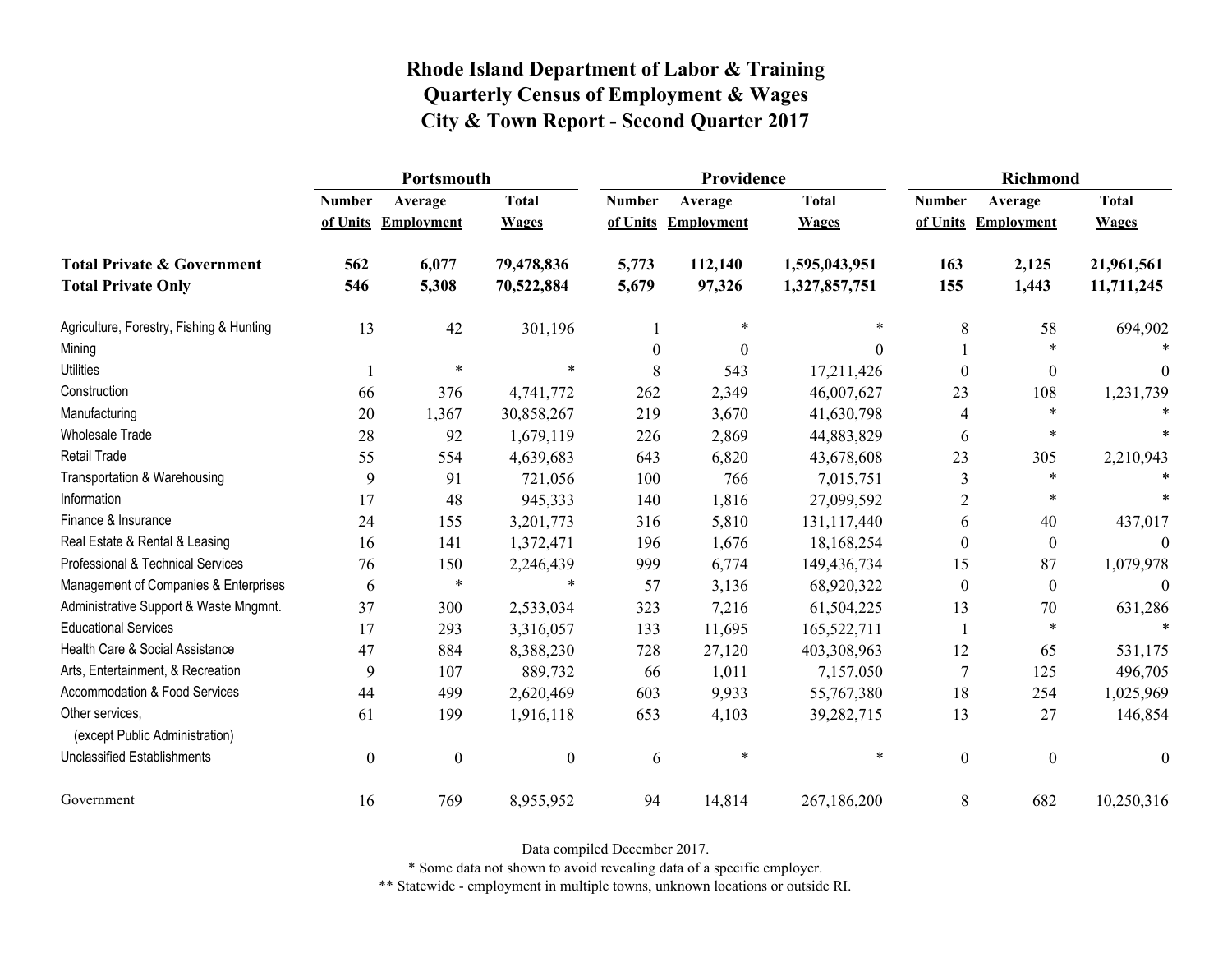|                                                   | <b>Scituate</b>  |                     |                  |                  | <b>Smithfield</b> |                  | <b>South Kingstown</b> |                     |              |
|---------------------------------------------------|------------------|---------------------|------------------|------------------|-------------------|------------------|------------------------|---------------------|--------------|
|                                                   | <b>Number</b>    | Average             | <b>Total</b>     | <b>Number</b>    | Average           | <b>Total</b>     | <b>Number</b>          | Average             | <b>Total</b> |
|                                                   |                  | of Units Employment | <b>Wages</b>     | of Units         | Employment        | <b>Wages</b>     |                        | of Units Employment | <b>Wages</b> |
| <b>Total Private &amp; Government</b>             | 264              | 1,683               | 18,062,636       | 882              | 14,965            | 251,382,894      | 1,044                  | 14,146              | 171,286,050  |
| <b>Total Private Only</b>                         | 252              | 1,094               | 8,799,341        | 868              | 14,425            | 239,870,989      | 1,022                  | 10,148              | 112,917,415  |
| Agriculture, Forestry, Fishing & Hunting          | 9                | 34                  | 204,607          | 5                | 7                 | 35,509           | 23                     | 119                 | 978,458      |
| Mining                                            | $\theta$         | $\theta$            | $\boldsymbol{0}$ |                  | $\ast$            | $\ast$           |                        | *                   |              |
| <b>Utilities</b>                                  | $\theta$         | $\boldsymbol{0}$    | $\boldsymbol{0}$ | $\boldsymbol{0}$ | $\boldsymbol{0}$  | $\boldsymbol{0}$ |                        | *                   |              |
| Construction                                      | 63               | 211                 | 2,247,706        | 130              | 1,011             | 16,568,484       | 125                    | 398                 | 4,614,619    |
| Manufacturing                                     | 10               | 20                  | 196,299          | 57               | 1,335             | 20,790,100       | 27                     | 522                 | 11,837,190   |
| Wholesale Trade                                   | 9                | 20                  | 232,011          | 45               | 692               | 11,558,736       | 47                     | 590                 | 13,154,909   |
| <b>Retail Trade</b>                               | 21               | 203                 | 1,401,252        | 111              | 1,922             | 12,062,106       | 110                    | 1,247               | 10,086,163   |
| Transportation & Warehousing                      | 14               | 47                  | 675,683          | 16               | 111               | 1,419,274        | $8\,$                  | 148                 | 1,109,258    |
| Information                                       | 4                | 27                  | 172,642          | $\overline{7}$   | 170               | 2,949,042        | 26                     | 134                 | 2,182,312    |
| Finance & Insurance                               | 10               | 8                   | 89,563           | 45               | 3,265             | 116,351,483      | 36                     | 314                 | 4,803,224    |
| Real Estate & Rental & Leasing                    | 9                | 14                  | 130,287          | 21               | 116               | 1,974,079        | 24                     | 183                 | 1,078,627    |
| Professional & Technical Services                 | 24               | 88                  | 905,918          | 114              | 370               | 6,691,340        | 130                    | 426                 | 7,735,360    |
| Management of Companies & Enterprises             | $\Omega$         | $\theta$            | $\boldsymbol{0}$ | 6                | $\ast$            | $\ast$           | 8                      | 37                  | 1,734,322    |
| Administrative Support & Waste Mngmnt.            | 18               | 49                  | 378,219          | 61               | 598               | 7,725,827        | 84                     | 391                 | 3,749,929    |
| <b>Educational Services</b>                       |                  | *                   | $\ast$           | 8                | $\ast$            | $\ast$           | 19                     | 326                 | 2,874,056    |
| Health Care & Social Assistance                   | 23               | 110                 | 650,763          | 80               | 1,644             | 12,395,601       | 118                    | 2,879               | 32,403,966   |
| Arts, Entertainment, & Recreation                 | $\overline{2}$   | $\ast$              | $\ast$           | 15               | 73                | 515,097          | 31                     | 220                 | 1,285,600    |
| Accommodation & Food Services                     | 16               | 189                 | 894,050          | 76               | 1,518             | 7,663,780        | 105                    | 1,625               | 7,664,914    |
| Other services,<br>(except Public Administration) | 19               | 70                  | 558,713          | 69               | 633               | 5,841,726        | 98                     | 567                 | 5,309,196    |
| <b>Unclassified Establishments</b>                | $\boldsymbol{0}$ | $\boldsymbol{0}$    | $\boldsymbol{0}$ |                  | $\ast$            | $\ast$           |                        | $\ast$              |              |
| Government                                        | 12               | 589                 | 9,263,295        | 14               | 540               | 11,511,905       | 22                     | 3,998               | 58,368,635   |

Data compiled December 2017.

\* Some data not shown to avoid revealing data of a specific employer.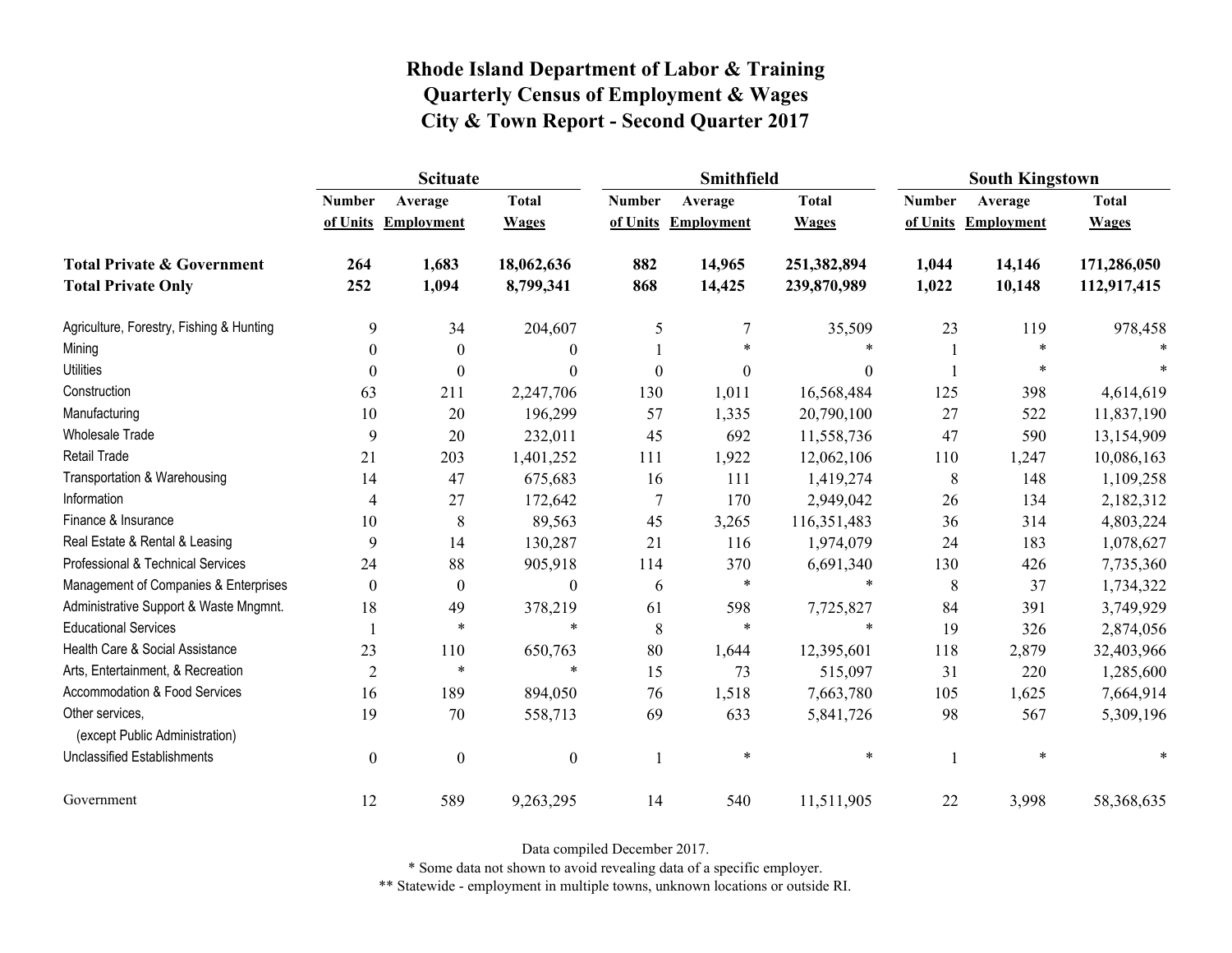|                                                   | <b>Tiverton</b>  |                     |                  |                  | Warren              |                  | Warwick        |                     |              |
|---------------------------------------------------|------------------|---------------------|------------------|------------------|---------------------|------------------|----------------|---------------------|--------------|
|                                                   | <b>Number</b>    | Average             | <b>Total</b>     | <b>Number</b>    | Average             | <b>Total</b>     | <b>Number</b>  | Average             | <b>Total</b> |
|                                                   |                  | of Units Employment | <b>Wages</b>     |                  | of Units Employment | <b>Wages</b>     |                | of Units Employment | <b>Wages</b> |
| <b>Total Private &amp; Government</b>             | 383              | 2,786               | 25,499,081       | 389              | 3,908               | 33,641,934       | 3,189          | 48,234              | 542,615,804  |
| <b>Total Private Only</b>                         | 371              | 2,285               | 19,107,126       | 382              | 3,749               | 31,779,134       | 3,158          | 44,234              | 476,981,864  |
| Agriculture, Forestry, Fishing & Hunting          | $\overline{7}$   | 21                  | 88,997           |                  | $\ast$              | $\ast$           | 7              | $\ast$              |              |
| Mining                                            | $\theta$         | $\boldsymbol{0}$    | $\Omega$         | $\theta$         | $\theta$            | $\theta$         | $\Omega$       | $\theta$            | $\theta$     |
| <b>Utilities</b>                                  | 3                | 26                  | 643,993          | $\boldsymbol{0}$ | $\boldsymbol{0}$    | $\boldsymbol{0}$ | $\Omega$       | $\theta$            | $\theta$     |
| Construction                                      | 50               | 192                 | 2,322,641        | 47               | 146                 | 1,602,739        | 279            | 2,248               | 33,477,919   |
| Manufacturing                                     | 14               | 77                  | 535,707          | 37               | 812                 | 8,745,883        | 120            | 2,773               | 40,557,375   |
| <b>Wholesale Trade</b>                            | 19               | 96                  | 1,190,347        | 20               | 119                 | 1,583,258        | 204            | 1,818               | 26,206,119   |
| <b>Retail Trade</b>                               | 58               | 591                 | 5,608,936        | 42               | 315                 | 2,014,797        | 397            | 7,501               | 56,472,114   |
| Transportation & Warehousing                      | 10               | 64                  | 375,425          | 4                | 153                 | 1,018,144        | 76             | 2,084               | 22,573,340   |
| Information                                       |                  | $\ast$              | $\ast$           | 5                | 28                  | 359,497          | 39             | 427                 | 5,166,284    |
| Finance & Insurance                               | 13               | 54                  | 712,236          | 13               | 194                 | 1,928,323        | 206            | 2,686               | 46,073,325   |
| Real Estate & Rental & Leasing                    | 4                | 6                   | 98,666           | 8                | 32                  | 263,253          | 126            | 1,149               | 11,798,268   |
| Professional & Technical Services                 | 37               | 67                  | 1,139,266        | 36               | 237                 | 2,644,364        | 427            | 2,101               | 31,705,747   |
| Management of Companies & Enterprises             |                  | $\ast$              | $\ast$           |                  | $\ast$              | *                | 27             | 1,538               | 26,960,409   |
| Administrative Support & Waste Mngmnt.            | 34               | 68                  | 651,412          | 27               | 166                 | 1,213,617        | 215            | 2,705               | 20,569,262   |
| <b>Educational Services</b>                       | 5                | 21                  | 82,346           | 6                | 85                  | 949,371          | 40             | 658                 | 6,389,223    |
| Health Care & Social Assistance                   | 33               | 374                 | 2,872,405        | 38               | 532                 | 4,893,210        | 406            | 8,554               | 104,814,347  |
| Arts, Entertainment, & Recreation                 | 5                | 31                  | 74,499           | $\tau$           | 57                  | 276,978          | 41             | 654                 | 3,291,150    |
| Accommodation & Food Services                     | 32               | 470                 | 1,964,977        | 43               | 658                 | 2,781,886        | 259            | 5,615               | 27,947,393   |
| Other services,<br>(except Public Administration) | 45               | 123                 | 687,505          | 47               | 208                 | 1,386,191        | 287            | 1,700               | 12,823,895   |
| <b>Unclassified Establishments</b>                | $\boldsymbol{0}$ | $\boldsymbol{0}$    | $\boldsymbol{0}$ | $\boldsymbol{0}$ | $\boldsymbol{0}$    | $\boldsymbol{0}$ | $\overline{2}$ | $\ast$              | $\ast$       |
| Government                                        | 12               | 501                 | 6,391,955        | 7                | 159                 | 1,862,800        | 31             | 4,000               | 65,633,940   |

Data compiled December 2017.

\* Some data not shown to avoid revealing data of a specific employer.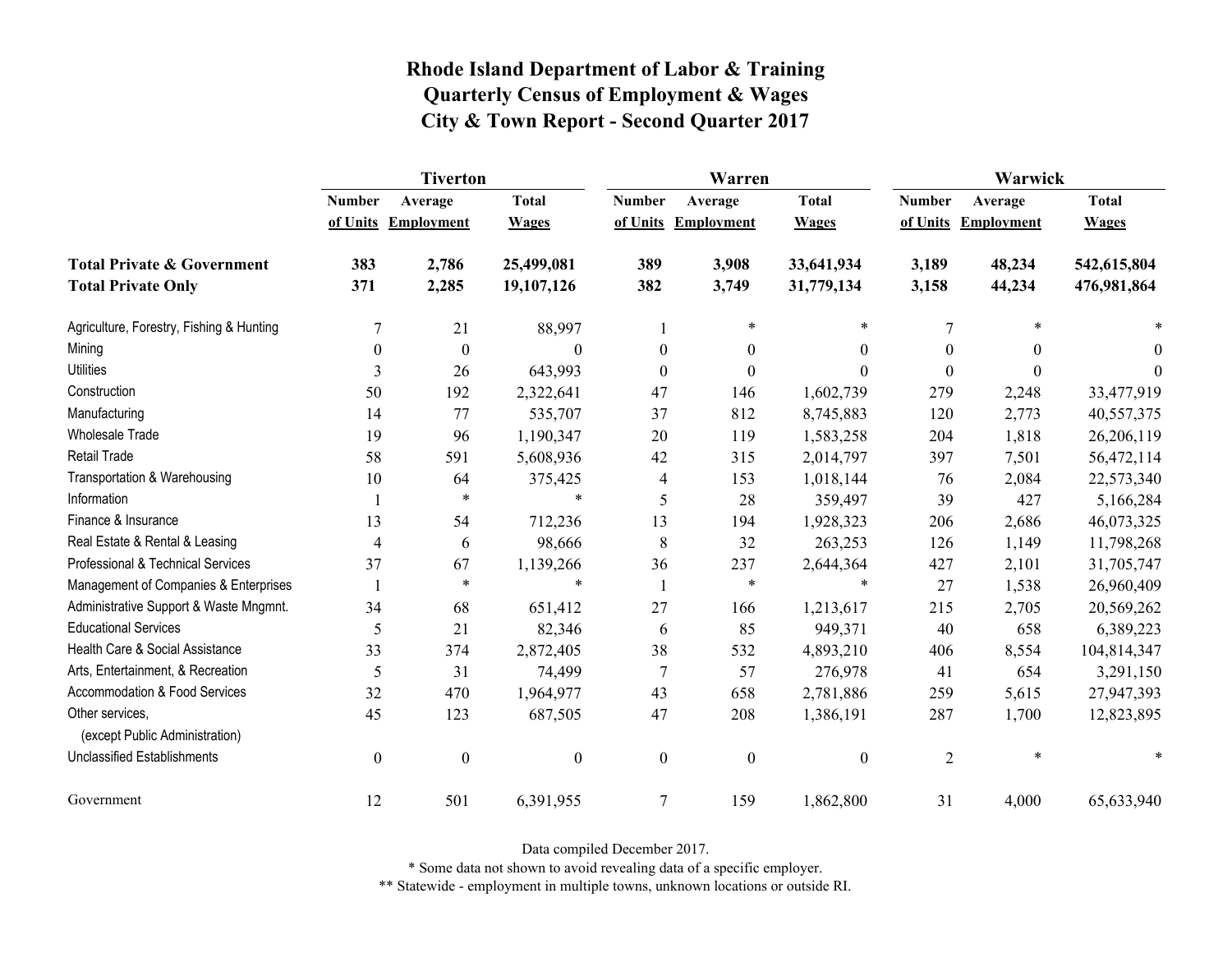|                                                   | Westerly         |                     |                  | <b>West Greenwich</b> |                     |                  | <b>West Warwick</b> |                     |              |
|---------------------------------------------------|------------------|---------------------|------------------|-----------------------|---------------------|------------------|---------------------|---------------------|--------------|
|                                                   | <b>Number</b>    | Average             | <b>Total</b>     | <b>Number</b>         | Average             | <b>Total</b>     | <b>Number</b>       | Average             | <b>Total</b> |
|                                                   |                  | of Units Employment | <b>Wages</b>     |                       | of Units Employment | <b>Wages</b>     |                     | of Units Employment | <b>Wages</b> |
| <b>Total Private &amp; Government</b>             | 864              | 9,939               | 97,479,444       | 218                   | 3,265               | 68,337,435       | 583                 | 7,900               | 105,022,584  |
| <b>Total Private Only</b>                         | 846              | 8,833               | 80,679,660       | 208                   | 2,835               | 61,970,361       | 568                 | 6,854               | 86,697,073   |
| Agriculture, Forestry, Fishing & Hunting          | $\overline{c}$   | $\ast$              | $\ast$           |                       | $\ast$              | $\ast$           | $\boldsymbol{0}$    | $\theta$            | $\theta$     |
| Mining                                            |                  | $\ast$              | $\ast$           |                       | $\ast$              | *                | $\boldsymbol{0}$    |                     | $\Omega$     |
| <b>Utilities</b>                                  |                  | $\ast$              | $\ast$           | $\boldsymbol{0}$      | $\boldsymbol{0}$    | $\theta$         | $\boldsymbol{0}$    | $\Omega$            | $\theta$     |
| Construction                                      | 88               | 307                 | 3,878,935        | 36                    | 117                 | 1,329,891        | 65                  | 372                 | 4,067,268    |
| Manufacturing                                     | 25               | 544                 | 6,721,831        | 9                     | 857                 | 27,185,177       | 26                  | 1,256               | 26,470,513   |
| Wholesale Trade                                   | 30               | 77                  | 981,077          | 11                    | 265                 | 4,539,055        | 27                  | 312                 | 4,669,524    |
| <b>Retail Trade</b>                               | 140              | 2,077               | 14,947,372       | 16                    | 108                 | 750,443          | 81                  | 941                 | 9,346,817    |
| Transportation & Warehousing                      | 10               | 57                  | 514,354          | 10                    | $\ast$              | $\ast$           | 14                  | 429                 | 5,210,336    |
| Information                                       | 13               | 109                 | 1,930,461        | 3                     | 14                  | 1,104,848        | 13                  | 670                 | 11,125,729   |
| Finance & Insurance                               | 28               | 206                 | 3,454,577        | 8                     | 21                  | 224,267          | 21                  | 118                 | 1,869,001    |
| Real Estate & Rental & Leasing                    | 23               | 68                  | 549,767          | 6                     | $\ast$              | $\ast$           | 19                  | 67                  | 488,810      |
| Professional & Technical Services                 | 74               | 264                 | 3,680,960        | 29                    | *                   | *                | 53                  | 259                 | 4,129,089    |
| Management of Companies & Enterprises             | 5                | $\ast$              | $\ast$           |                       | *                   | *                | 3                   | 146                 | 2,911,457    |
| Administrative Support & Waste Mngmnt.            | 58               | 230                 | 1,703,327        | 25                    | $\ast$              | *                | 43                  | 240                 | 2,037,024    |
| <b>Educational Services</b>                       | $\tau$           | 64                  | 322,798          | $\mathbf{1}$          | $\ast$              | $\ast$           | $\overline{7}$      | 82                  | 355,551      |
| Health Care & Social Assistance                   | 108              | 1,719               | 17,623,546       | 17                    | 139                 | 871,797          | 61                  | 928                 | 8,386,160    |
| Arts, Entertainment, & Recreation                 | 33               | 540                 | 3,371,389        | $\overline{2}$        | $\ast$              | $\ast$           | $\,8\,$             | 23                  | 159,403      |
| <b>Accommodation &amp; Food Services</b>          | 117              | 1,834               | 9,690,571        | 20                    | 280                 | 1,461,469        | 58                  | 694                 | 3,146,418    |
| Other services,<br>(except Public Administration) | 83               | 302                 | 2,049,081        | 12                    | 24                  | 175,513          | 69                  | 319                 | 2,323,973    |
| <b>Unclassified Establishments</b>                | $\boldsymbol{0}$ | $\boldsymbol{0}$    | $\boldsymbol{0}$ | $\boldsymbol{0}$      | $\boldsymbol{0}$    | $\boldsymbol{0}$ | $\boldsymbol{0}$    | $\boldsymbol{0}$    | $\theta$     |
| Government                                        | 18               | 1,106               | 16,799,784       | 10                    | 430                 | 6,367,074        | 15                  | 1,046               | 18,325,511   |

Data compiled December 2017.

\* Some data not shown to avoid revealing data of a specific employer.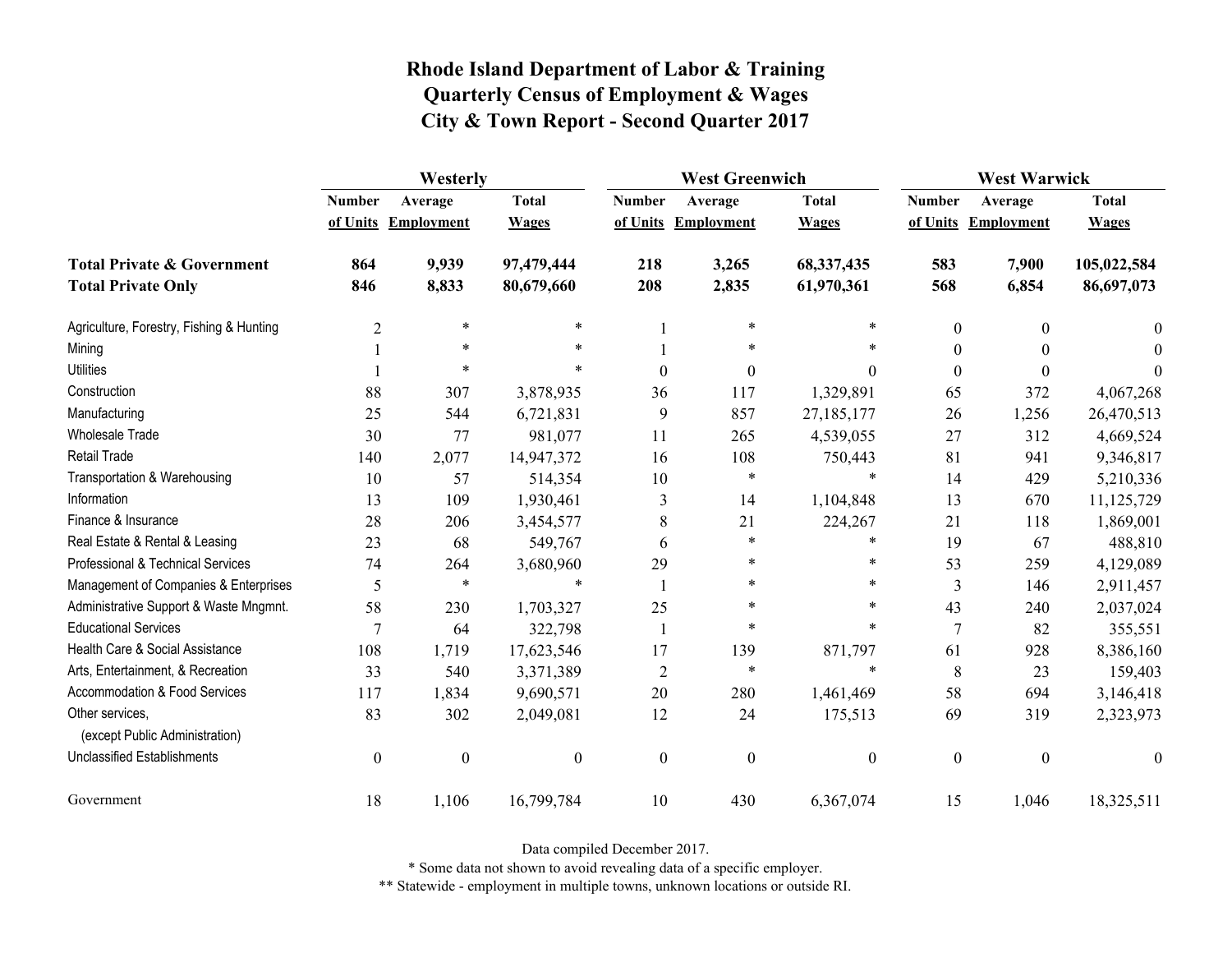|                                                   |                  | Woonsocket        |                  | Statewide **  |                   |              |  |
|---------------------------------------------------|------------------|-------------------|------------------|---------------|-------------------|--------------|--|
|                                                   | <b>Number</b>    | Average           | <b>Total</b>     | <b>Number</b> | Average           | <b>Total</b> |  |
|                                                   | of Units         | <b>Employment</b> | <b>Wages</b>     | of Units      | <b>Employment</b> | <b>Wages</b> |  |
| <b>Total Private &amp; Government</b>             | 918              | 14,132            | 238,356,568      | 4,237         | 10,123            | 195,995,432  |  |
| <b>Total Private Only</b>                         | 901              | 12,552            | 218,523,820      | 4,214         | 10,013            | 193,066,129  |  |
| Agriculture, Forestry, Fishing & Hunting          | $\boldsymbol{0}$ | $\boldsymbol{0}$  | 0                | 2             | $\ast$            |              |  |
| Mining                                            | $\boldsymbol{0}$ | $\boldsymbol{0}$  | $\boldsymbol{0}$ | $\theta$      | 0                 | $\theta$     |  |
| <b>Utilities</b>                                  | $\overline{2}$   | $\ast$            | $\ast$           | 5             | 3                 | 86,306       |  |
| Construction                                      | 69               | 323               | 3,558,259        | 267           | 642               | 9,174,190    |  |
| Manufacturing                                     | 53               | 978               | 11,321,210       | 59            | 84                | 1,751,394    |  |
| <b>Wholesale Trade</b>                            | 35               | 343               | 5,543,151        | 1,356         | 2,357             | 66,217,176   |  |
| Retail Trade                                      | 119              | 1,408             | 16,974,106       | 118           | 255               | 3,296,938    |  |
| Transportation & Warehousing                      | 18               | $\ast$            | *                | 52            | 128               | 2,034,319    |  |
| Information                                       | 8                | 33                | 244,319          | 196           | 486               | 13,336,358   |  |
| Finance & Insurance                               | 27               | 164               | 2,417,813        | 183           | 568               | 12,106,757   |  |
| Real Estate & Rental & Leasing                    | 31               | 118               | 1,201,089        | 43            | 109               | 1,634,018    |  |
| Professional & Technical Services                 | 153              | 452               | 9,044,607        | 875           | 1,924             | 42,939,857   |  |
| Management of Companies & Enterprises             | 17               | $\ast$            | $\ast$           | 59            | 177               | 3,181,978    |  |
| Administrative Support & Waste Mngmnt.            | 56               | 435               | 4,860,356        | 535           | 2,475             | 26,694,238   |  |
| <b>Educational Services</b>                       | 11               | 331               | 2,870,845        | 87            | 178               | 1,555,384    |  |
| Health Care & Social Assistance                   | 124              | 3,559             | 34,845,001       | 101           | 277               | 4,322,073    |  |
| Arts, Entertainment, & Recreation                 | $\overline{7}$   | 102               | 510,207          | 27            | $\ast$            | $\ast$       |  |
| Accommodation & Food Services                     | 85               | 980               | 4,175,460        | 38            | 117               | 1,015,047    |  |
| Other services,<br>(except Public Administration) | 86               | 288               | 1,858,802        | 111           | 129               | 2,170,870    |  |
| <b>Unclassified Establishments</b>                | $\boldsymbol{0}$ | $\boldsymbol{0}$  | $\boldsymbol{0}$ | 100           | 60                | 944,520      |  |
| Government                                        | 17               | 1,580             | 19,832,748       | 23            | 110               | 2,929,303    |  |

Data compiled December 2017.

\* Some data not shown to avoid revealing data of a specific employer.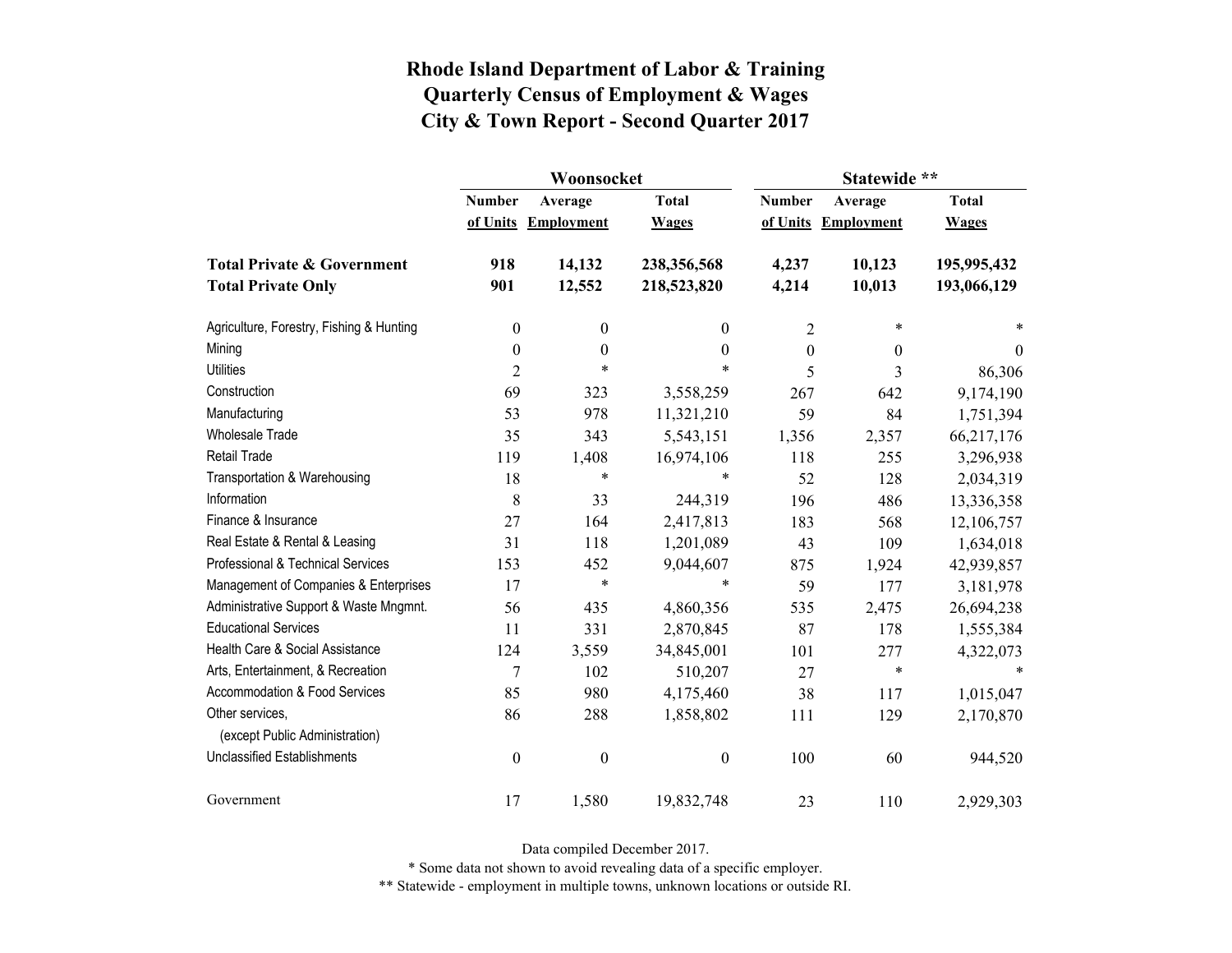|                                                   | <b>Bristol County</b> |                   |              |                | <b>Kent County</b> |              |                | <b>Newport County</b> |              |  |
|---------------------------------------------------|-----------------------|-------------------|--------------|----------------|--------------------|--------------|----------------|-----------------------|--------------|--|
|                                                   | <b>Number</b>         | Average           | <b>Total</b> | <b>Number</b>  | Average            | <b>Total</b> | <b>Number</b>  | Average               | <b>Total</b> |  |
|                                                   | of Units              | <b>Employment</b> | <b>Wages</b> | of Units       | Employment         | <b>Wages</b> | of Units       | <b>Employment</b>     | <b>Wages</b> |  |
| <b>Total Private &amp; Government</b>             | 1,518                 | 14,017            | 145,791,347  | 5,519          | 75,744             | 882,474,947  | 3,361          | 40,806                | 512,561,427  |  |
| <b>Total Private Only</b>                         | 1,483                 | 11,984            | 111,987,077  | 5,430          | 68,322             | 767,645,096  | 3,264          | 32,821                | 345,758,158  |  |
| Agriculture, Forestry, Fishing & Hunting          |                       | $\ast$            | $\ast$       | 12             | 39                 | 300,519      | 41             | 255                   | 1,705,740    |  |
| Mining                                            | $\boldsymbol{0}$      | $\boldsymbol{0}$  | $\theta$     |                | $\ast$             | $\ast$       |                | $\overline{2}$        | 20,913       |  |
| <b>Utilities</b>                                  |                       | $\ast$            | $\ast$       |                | $\ast$             | $\ast$       | 5              | 52                    | 1,400,349    |  |
| Construction                                      | 191                   | 658               | 7,652,084    | 546            | 3,354              | 45,678,519   | 325            | 1,521                 | 19,336,357   |  |
| Manufacturing                                     | 101                   | 1,616             | 18,543,997   | 209            | 5,727              | 108,957,591  | 81             | 2,153                 | 41,648,450   |  |
| Wholesale Trade                                   | 91                    | 333               | 6,158,507    | 323            | 2,830              | 44,853,907   | 133            | 546                   | 8,464,320    |  |
| <b>Retail Trade</b>                               | 136                   | 1,144             | 7,713,732    | 646            | 11,120             | 86,048,673   | 426            | 4,290                 | 32,273,603   |  |
| Transportation & Warehousing                      | 10                    | 158               | 1,097,805    | 114            | 2,957              | 31,706,317   | 75             | 545                   | 6,089,760    |  |
| Information                                       | 30                    | 98                | 1,908,331    | 85             | 1,204              | 19,705,967   | 61             | 454                   | 7,330,848    |  |
| Finance & Insurance                               | 61                    | 497               | 5,832,654    | 312            | 3,231              | 54,943,099   | 117            | 1,103                 | 23,046,672   |  |
| Real Estate & Rental & Leasing                    | 39                    | 132               | 1,537,102    | 201            | 1,389              | 14,568,739   | 118            | 664                   | 6,805,842    |  |
| Professional & Technical Services                 | 164                   | 478               | 6,953,166    | 709            | 3,929              | 72,102,521   | 444            | 3,388                 | 57,878,339   |  |
| Management of Companies & Enterprises             | 11                    | 64                | 965,297      | 47             | 1,952              | 35,075,176   | 28             | 444                   | 6,320,892    |  |
| Administrative Support & Waste Mngmnt.            | 90                    | 497               | 3,991,554    | 389            | 3,772              | 29,861,309   | 268            | 1,128                 | 10,099,975   |  |
| <b>Educational Services</b>                       | 38                    | 1,539             | 18,634,933   | 75             | 1,610              | 15,362,681   | 58             | 1,201                 | 15,586,866   |  |
| Health Care & Social Assistance                   | 163                   | 1,844             | 15,429,742   | 687            | 12,623             | 140,854,354  | 250            | 4,245                 | 38,792,307   |  |
| Arts, Entertainment, & Recreation                 | 37                    | 458               | 3,220,658    | 69             | 838                | 4,261,796    | 93             | 1,510                 | 11,308,045   |  |
| Accommodation & Food Services                     | 123                   | 1,699             | 7,660,620    | 469            | 9,057              | 43,745,116   | 372            | 7,444                 | 42,524,580   |  |
| Other services,<br>(except Public Administration) | 194                   | 765               | 4,575,933    | 533            | 2,682              | 19,457,524   | 366            | 1,874                 | 15,091,672   |  |
| Unclassified Establishments                       | $\overline{2}$        | $\ast$            | $\ast$       | $\overline{2}$ | $\ast$             | $\ast$       | $\overline{2}$ | $\ast$                | $\ast$       |  |
| Government                                        | 35                    | 2,032             | 33,804,270   | 89             | 7,418              | 114,829,851  | 97             | 7,985                 | 166,803,269  |  |

Data compiled December 2017.

\* Some data not shown to avoid revealing data of a specific employer.